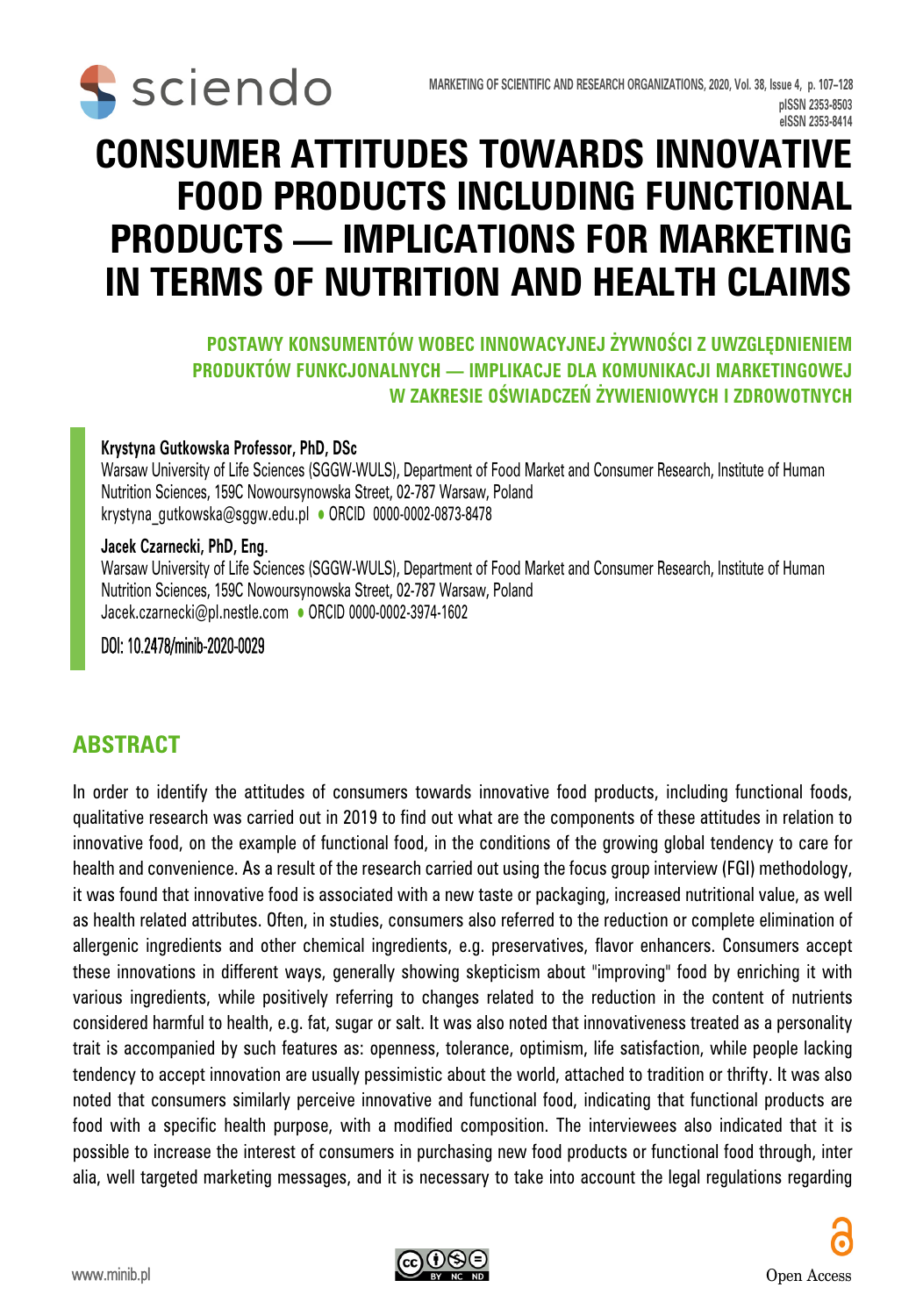their wording when formulating them. This applies in particular to the possibility of using nutrition and health claims in the case of products enriched with ingredients with a declared health-related effect.

**Key words: consumer innovativeness, functional food; innovative food, marketing communication, nutrition and health claims**

#### **ABSTRAKT**

W celu rozpoznania postaw konsumentów wobec innowacyjnych produktów żywnościowych, w tym żywności funkcjonalnej, w 2019 r. przeprowadzono badania jakościowe metodą pogłębionych dyskusji grupowych. W wyniku przeprowadzonych badań stwierdzono, że innowacyjna żywność kojarzona jest z nowym smakiem, opakowaniem, podwyższoną wartością odżywczą, a także atrybutami prozdrowotnymi. Uczestnicy dyskusji grupowych dość często odnosili się też w swoich wypowiedziach do zmniejszenia bądź całkowitego wyeliminowania składników alergennych oraz konserwantów, ulepszaczy smaku, barwników itp. Stwierdzono różny poziom akceptacji tych innowacji, przy czym badani konsumenci wykazywali na ogół negatywny stosunek do "polepszania" żywności poprzez jej wzbogacanie różnymi składnikami, pozytywnie natomiast odnosili się do zmian związanych ze zmniejszeniem zawartości składników uznawanych za niekorzystne dla zdrowia, np. tłuszczu, cukru czy soli. Odnotowano też, że innowacyjność, traktowana jako cecha osobowości współwystępuje z takimi cechami, jak: otwartość, tolerancja, optymizm, zadowolenie z życia, podczas gdy ludzie pozbawieni skłonności do akceptacji innowacji są zazwyczaj pesymistycznie nastawieni do świata, przywiązani do tradycji, oszczędni. Stwierdzono też, że konsumenci podobnie postrzegali żywność innowacyjną i funkcjonalną, wskazując, że produkty funkcjonalne charakteryzują się zmodyfikowanym składem, a więc są innowacyjne. Badani podkreślali też, że można zwiększyć zainteresowanie konsumentów nabywaniem nowych produktów żywnościowych czy żywności funkcjonalnej poprzez m. in. trafnie sformułowane komunikaty marketingowe uwzględniające prozdrowotne ich właściwości, przy czym niezbędne jest przy ich formułowaniu uwzględnienie prawnych regulacji dotyczących ich treści. Odnosi się to zwłaszcza do możliwości stosowania oświadczeń żywieniowych i zdrowotnych w przypadku produktów wzbogaconych składnikami o deklarowanym działaniu prozdrowotnym.

**Słowa kluczowe: innowacyjność konsumentów, żywność funkcjonalna; innowacyjna żywność, komunikacja marketingowa, oświadczenia żywieniowe i zdrowotne**

JEL: O31, L1

#### **Introduction**

The food market is one of the most innovative industries both in Poland and in the world, despite the moderate interest of consumers in "modern" food products and the dominant trend in the first decades of XXI century of preferring traditional methods of food processing and its natural character. At the same time, there is an increase in consumer awareness of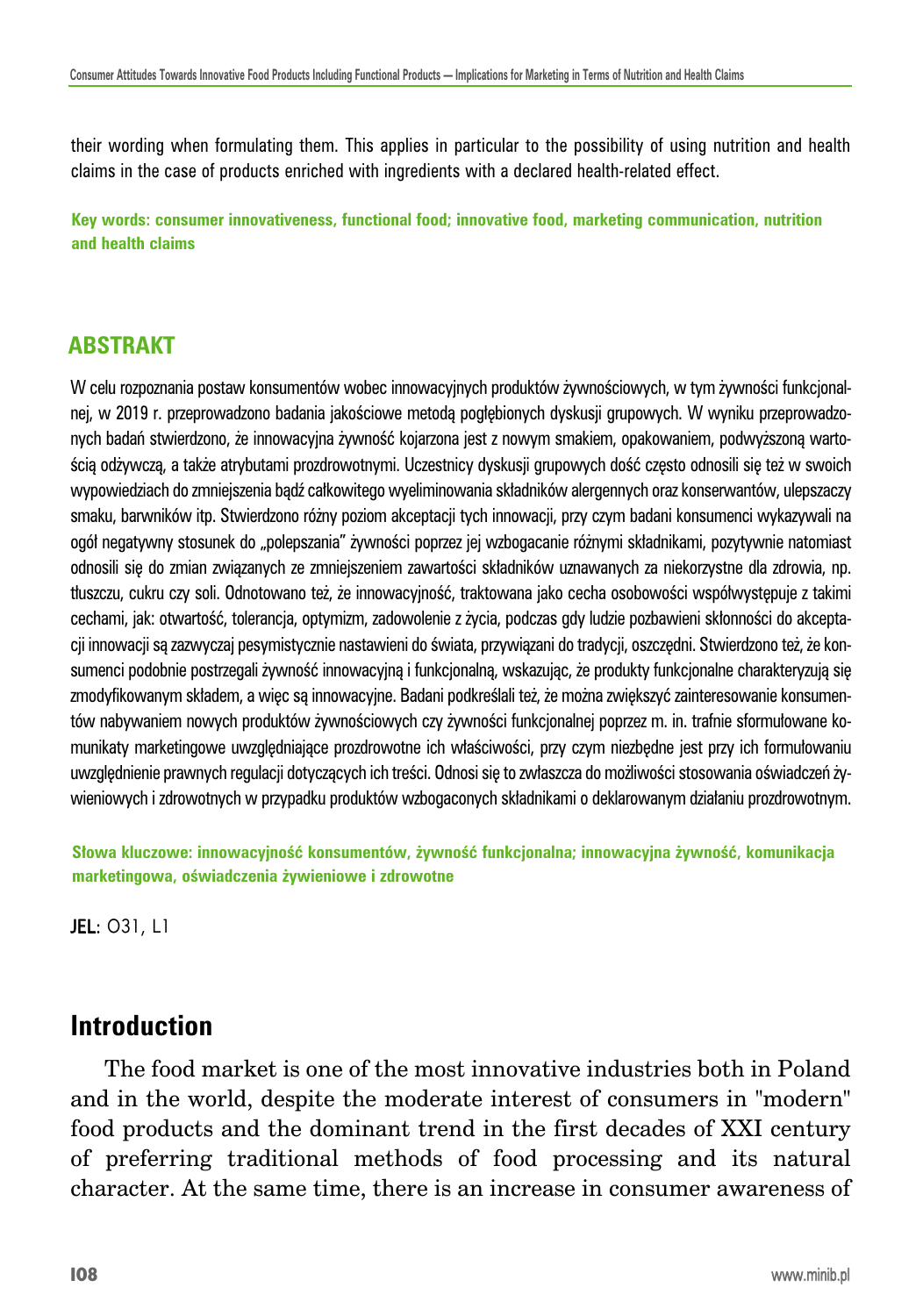the relationship between food, diet and health, which may lead many food producers to market products with special health-promoting, functional properties or increased nutritional value (Pachołek, 2019). Such tendencies, in relation to the domestic food market, may also be justified by the fact that health is the dominant value for the vast majority of Poles (Czapiński and Panek, 2015 ; Gutkowska and Kwieciński, 2016), and when asked about what is particularly important to them in food, consumers usually answer "That it does not contain ingredients that are harmful to me" and "that it has a good effect on health."<sup>1</sup> At the same time, the same research shows that consumers value the taste of food more than health attributes.

A kind of controversy is noticed between the hierarchy of values of Poles and the attributes of food they value, and the resulting behavior towards specific food products. On the one hand, consumers value health the most, and at the same time they pursue the pleasure they look for in food. This phenomenon reflects the essence of the conflict of disproportionate scales of value in relation to food2, as well as the discrepancy between the individual components of consumer attitudes (Witek, 2019). It is also worth emphasizing that although there is a growing awareness of the mutual relationship between nutrition and health, which is reflected in the search for the so-called "healthy food", in the connotations of this term, the taste of the product clearly dominates among other indications.<sup>3</sup> It is also observed that the level of knowledge and education of the society in the field of nutrition is still low, and in many areas there are myths and stereotypes that disrupt the rationality of consumer choices (Drywień, 2019).

### **Consumer attitudes towards innovation on the food market — structural approach**

In studies of consumer attitudes towards various market phenomena, it is worth referring to the structuralist way of defining them, according to which an attitude is defined as a cognitive-behavioral structure oriented towards the subject of the attitude, constituted by three elements: cognitive, emotional and behavioral (Nowak, 1973; Gutkowska and Ozimek, 2005).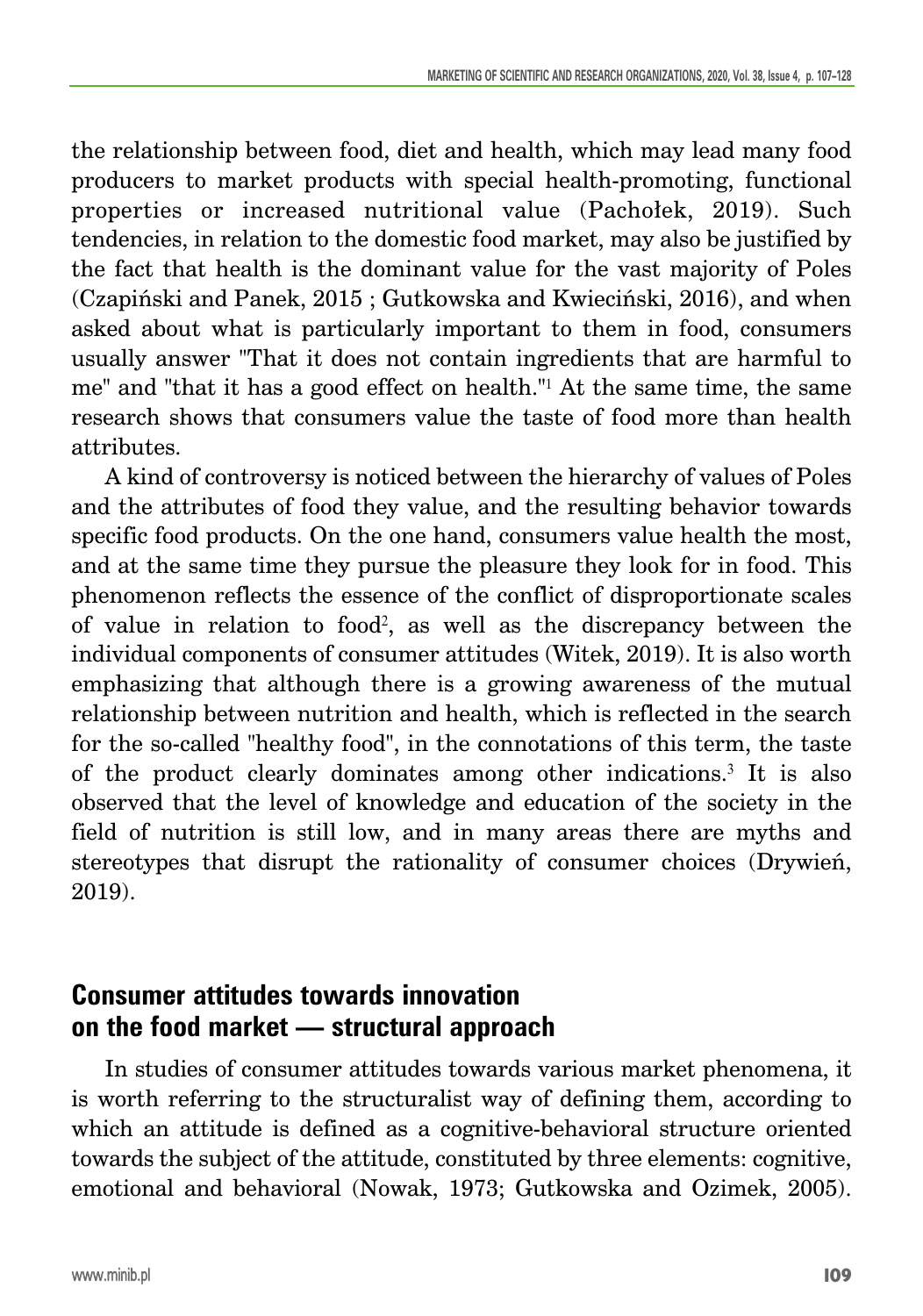The arrangement of these three elements is maintained by the reaction of the environment and individual satisfaction resulting from specific reactions to market and social stimuli, which results from the fact that consumer behavior is social behavior (Gutkowska and Ozimek, 2005). In this context, identifying consumer attitudes towards innovative and functional food should start with finding answers to the following questions:

- How do consumers understand the terms "innovative food product" and "functional food" and what changes do they see on the food market? (knowledge component);
- What is the attitude of consumers to the observed changes on the food market, as well as to innovative and functional food and its purchase? (affective component);
- How do consumers behave or plan to behave towards innovative and functional food products? (behavioral component).

An important concept in this article is also innovation and innovativeness as well as functionality of food, which connote many meanings, relating both to the introduction of innovation (Schumpeter, 1960) and the perceived novelty characteristics of various food products quantified by consumers as new.

The precursor of the interest in innovation was Rogers (1983), who defined it as the degree to which an individual accepts innovation in relation to others. Thus, innovativeness is a feature that distinguishes people and their behavior towards innovation. Innovativeness is more common among young, educated people without financial problems (Gatignon and Robertson, 1985; Kowalczuk, 2011; Kowalczuk et al. 2013; Olejniczak, 2018). Innovativeness is also positively correlated with such features as: independence, extrovertism, impulsiveness, willingness to take risks, tolerance of ambiguity, flexibility in behavior, as well as open mind, wide horizons, love of adventure and a strong need to maintain social relations (Mazurek-Łopacińska, 2003), or a positive attitude to life, enthusiasm and tolerance (Gutkowska and Ozimek, 2008 ). It is worth noting that consumer innovativeness is defined in various ways in the literature on the subject, although most often it is understood as the degree to which a person accepts new products relatively earlier than the average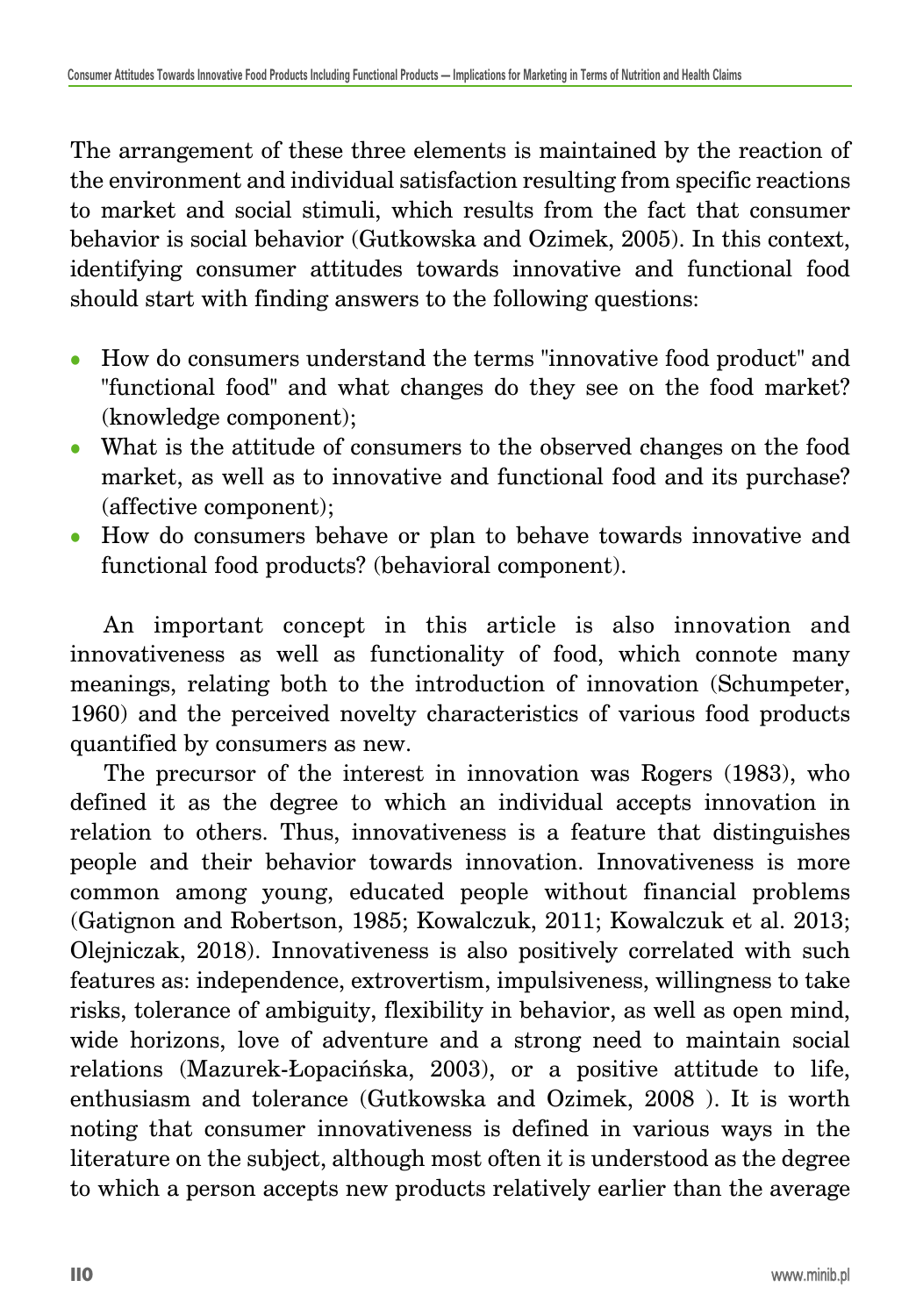of members of a given community (Goldsmith and Hofacker, 1991) or as a tendency to buy specific new products as soon as they appear on the market, earlier than other representatives of this segment (Cotte and Wood 2004 ; Roehrich, 2004). Truong (2013) refers to consumer innovativeness as consumers' interest in innovation, as well as their level of knowledge about it and the tendency to buy new products. In the latter approach, innovativeness corresponds to the notion of innovation, for which, according to the approach represented by Olejniczuk-Merta (2016), consumers consider completely new, previously non-existent products or a significant modernisation of the existing counterparts.

An important concept in this study is also the term "functional food", which first appeared in Japan, referring to "Foods for Specific Health Uses (FOSHU), and in this context Roberfroid (2000) for functional food "foodstuffs containing an ingredient that has an effect on health, and the reference to its physiological effects on the human body has been officially approved" (https://www.mhlw.go.jp/). The conceptualization of the new food category in Japan was caused, inter alia, by recognizing the fact that, apart from two basic functions, i.e. nutritional and sensory, food can fulfill one more function, namely physiological, resulting from the presence of the so-called functional ingredients that may affect human health (Arai, 1996; 2002; Siro et all., 2008; Martirosyan and Singh, 2015). Therefore functional food can be treated as a synonym of food with special health attributes, which are, besides sensoric quality and price, one of the main determinants of purchase behaviour in developed countries (Kozirok Marciszewicz, and Babicz-Zielińska, 2016).

#### **Objective and methodology of research**

In order to identify consumers' attitudes towards innovative food products and the sociodemographic profile of innovators on the food market, as well as perceived and accepted changes in the food market and the conditions for purchasing innovative food, qualitative research was carried out in 2019 using the FGI (Focus Group Interview) method in the number of 6: two in Warsaw, one in Gdańsk and one in Białystok. Eight people participated in each group and the duration of one session was approximately 2 and a half hours. Similar criteria for selecting participants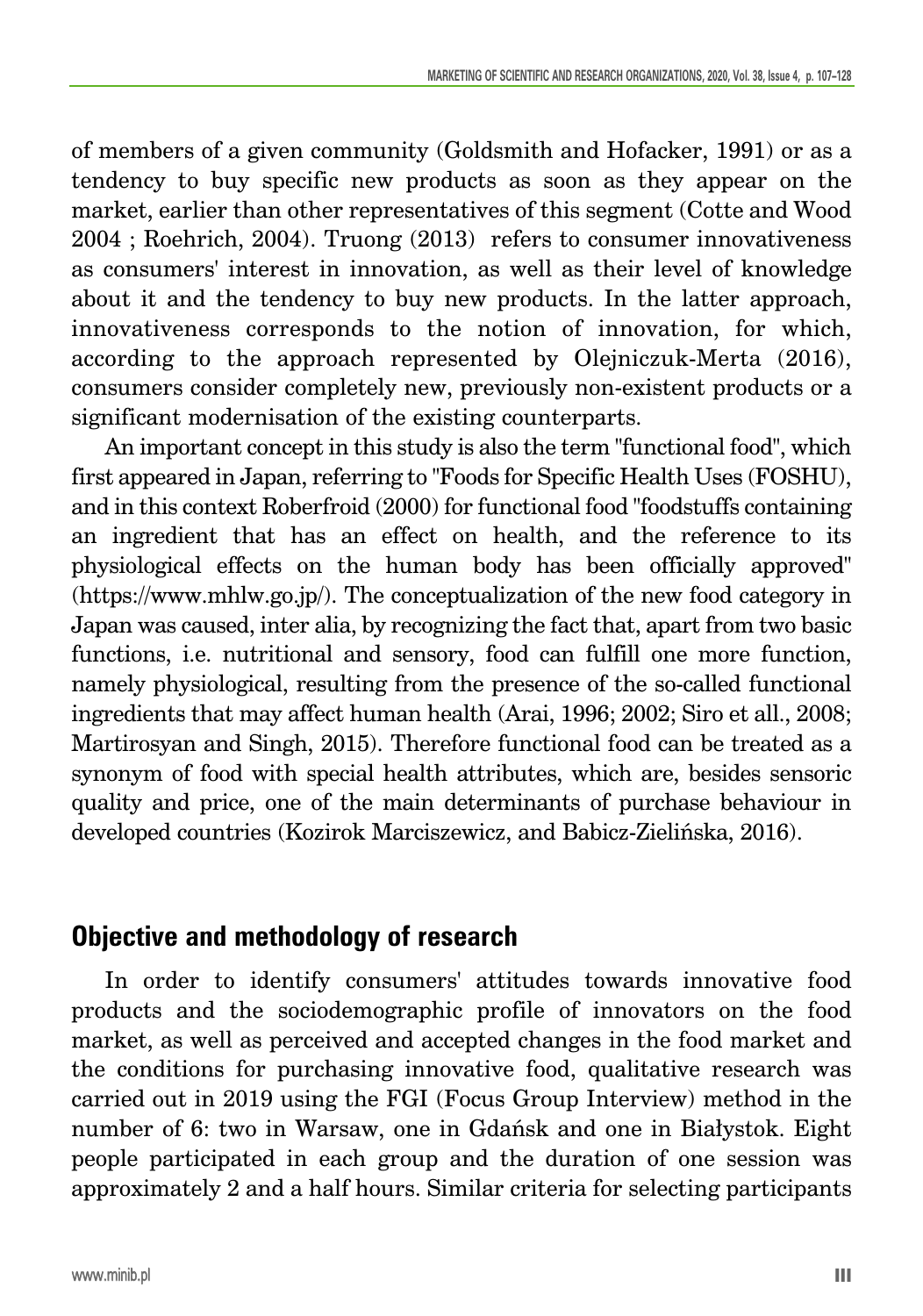of the session were used as in the previous qualitative research carried out under the "Biożywność" (Bio-food)<sup>4</sup> project, i.e.: women, age: 30–50 years, running a household with children or without dependent children. Four sessions were attended by women who did not have health conditions, personally or in their immediate family, that prevented the consumption of certain types of food, while the other two sessions were attended by women who had such conditions personally or in their immediate family. Participants of sessions were recruited in stores offering food products; women were asked to participate in survey as well for telephone numbers to convenience the date and place of FGI. Women with health problems were recruited thankfully of cooperation with dietetics.

The moderation scenario was included following subjects/aspects: changes perceived on the food market as well their evaluation; knowledge and understanding the terms "innovative food product" and "functional food" as well associations with these terms; the interest of buying "innovative food product" as well "functional food" including information on package.

During all sessions, projection techniques were used, on the basis of which it was possible to define the image of an innovative and traditional food consumer and to characterise the world in which they live. The subjects were asked to imagine two planets reflecting those two worlds and to characterise their inhabitants.

### **Results and discussion**

On the basis of the conducted qualitative research, a relatively large convergence was found between the way of understanding the terms: innovative and functional food, although the latter concept (i.e. functional food) seems to be more unknown to the respondents. Less than half of the participants of the group interviews admitted that they had encountered the term innovative food, identifying it with "healthy food", without preservatives and artificial colors, or with modern food, defined as "improved, and therefore new taste, recipe, form". Innovative food was also occasionally associated with "higher quality products".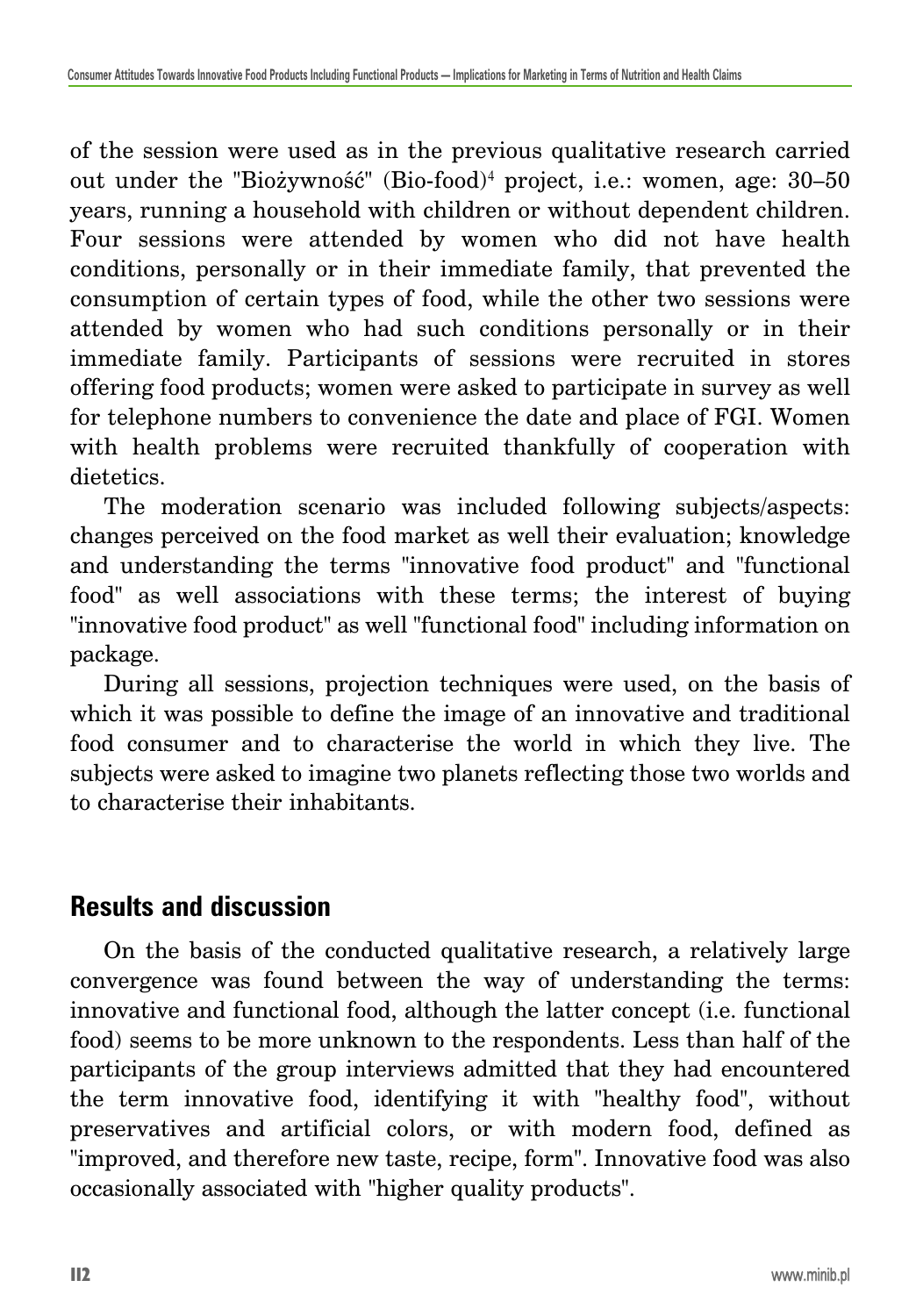The vast majority of the respondents did not know the term "functional food", answering "No, I have never heard of it, it is something new for me. But I am open to any news; Unfortunately, I do not know such foods; I don't know that, it's something new for me, but I like to cook, so I'd love to know it". Few of the discussion participants expressed an interest in functional food, especially women experiencing diet-related diseases.

The respondents most often associated functional food with a positive effect on health, as evidenced by the statements "I associate it with something that has a positive effect on health; Thanks to such food, you can get rid of certain diseases or conditions. It definitely has some specific functions; Maybe there are some functional foods that help, for example with focus, concentration, effort; It is a food that positively affects all functions in the human body; I don't know, it reminds me of a diet, maybe for allergy sufferers or diabetics. Maybe it is food that improves body functions and life functions." The respondents answered that the examples of functional foods may include, first of all: "fruit and vegetables, organic products, cereals, low-calorie products or products containing fiber in their composition". The "healthy" nature of functional food was more often present in the statements of women directly affected by the problems of diet-related diseases. The respondents from the remaining group sessions expressed the opinion that such products can be generally understood as healthy, free from allergens, preservatives and less processed, e.g. organic products, vegetables or fruit; allergen-free products; products containing fiber". It was also noted in the statements of the participants of individual sessions that they pay attention to the financial aspect and seek a compromise between high quality, price and convenience. In addition to naturalness and freshness, diversity was also important for the surveyed women, which guarantees the supply of all the necessary nutrients. Consumers participating in group discussions also paid attention to the aesthetics of the packaging and the information on it. In the context of the cited opinions, it is not surprising that the surveyed consumers most often associated the "healthiness of food products" with the following characteristics "freshness; naturalness; lots of nutrients: vitamins (A, B, C) and trace elements (potassium, magnesium, calcium, iron), but of natural origin; no preservatives and chemicals; naturally preserved; ecofriendliness, no pollution, pure nature; naturally fed animals; low in fat,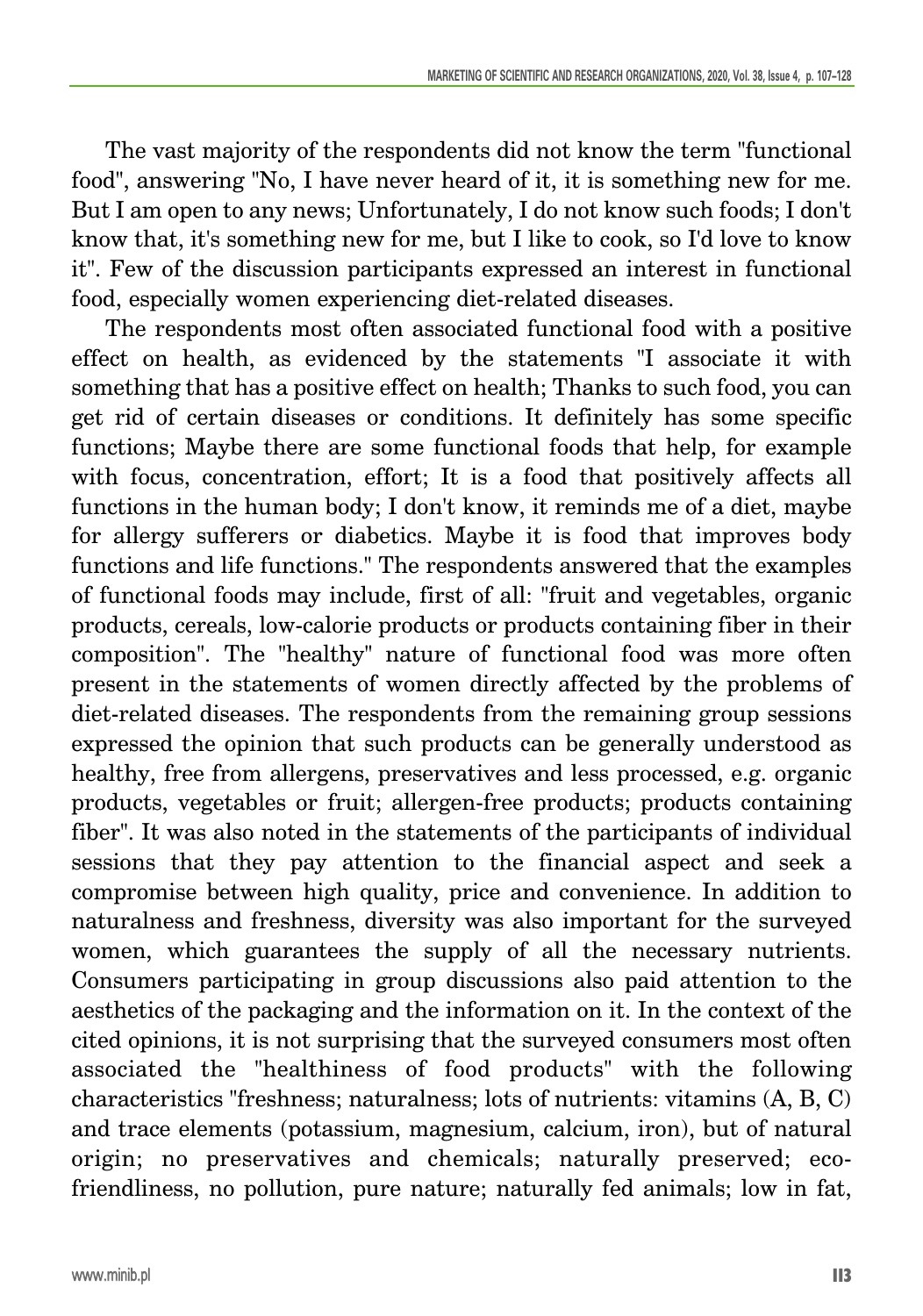but not reduced in fat; the right proportions of protein, fat and carbohydrates; without harmful substances: e.g. cholesterol; environmentally friendly packaging: e.g. glass; not very long expiry date." According to the surveyed women, important for the credibility of the "healthiness" of food is "the recommendation of a scientific research institute or other such institution".

Generally, it can be stated that the surveyed consumers had a negative attitude towards food improvement. They associated terms such as improving, bettering, increasing the quality with "artificial, chemical interference with food, which becomes modified and unhealthy". Consumers also expressed suspicions that such activities were "undertaken not so much in the interest of consumers but food manufacturers, and their main goal is to increase the profitability of their operation", while stating that "nature is perfect in itself, so there is no need to improve what is good, because perfect is the enemy of good", adding that "you need to focus on not spoiling nature, for example to use more natural methods of livestock farming", including "appropriate feeding and conditions maintenance and slaughter of animals". It is worth commenting on the latter view, indicating that Polish consumers show a certain sensitivity to animal welfare issues, which, unfortunately, is not very often treated as an important criterion for high-quality food of animal origin (Gutkowska and Choiński, 2019). The surveyed women noticed the possibility of obtaining high-quality food through proper feeding, ethical treatment and slaughter of animals, no chemical interference, and the appropriate process of food processing, storage and distribution. The differences between local products, e.g. from a small rural butcher's shop or a smokehouse, and products from industrial production, especially the shelf-life of traditional meats and natural curing methods, etc., were also emphasized.

A different level of acceptance for innovation in different types of food products has been noticed, reflecting the fact that there is a higher level of acceptance for "improving" dairy products, the functional nature of which is more known to consumers for reasons including association with"prebiotics contained in yoghurts or kefirs, the presence of which is important for human health".

The surveyed consumers would accept such innovations that eliminate or reduce the disadvantages of the products, e.g. in the case of meat and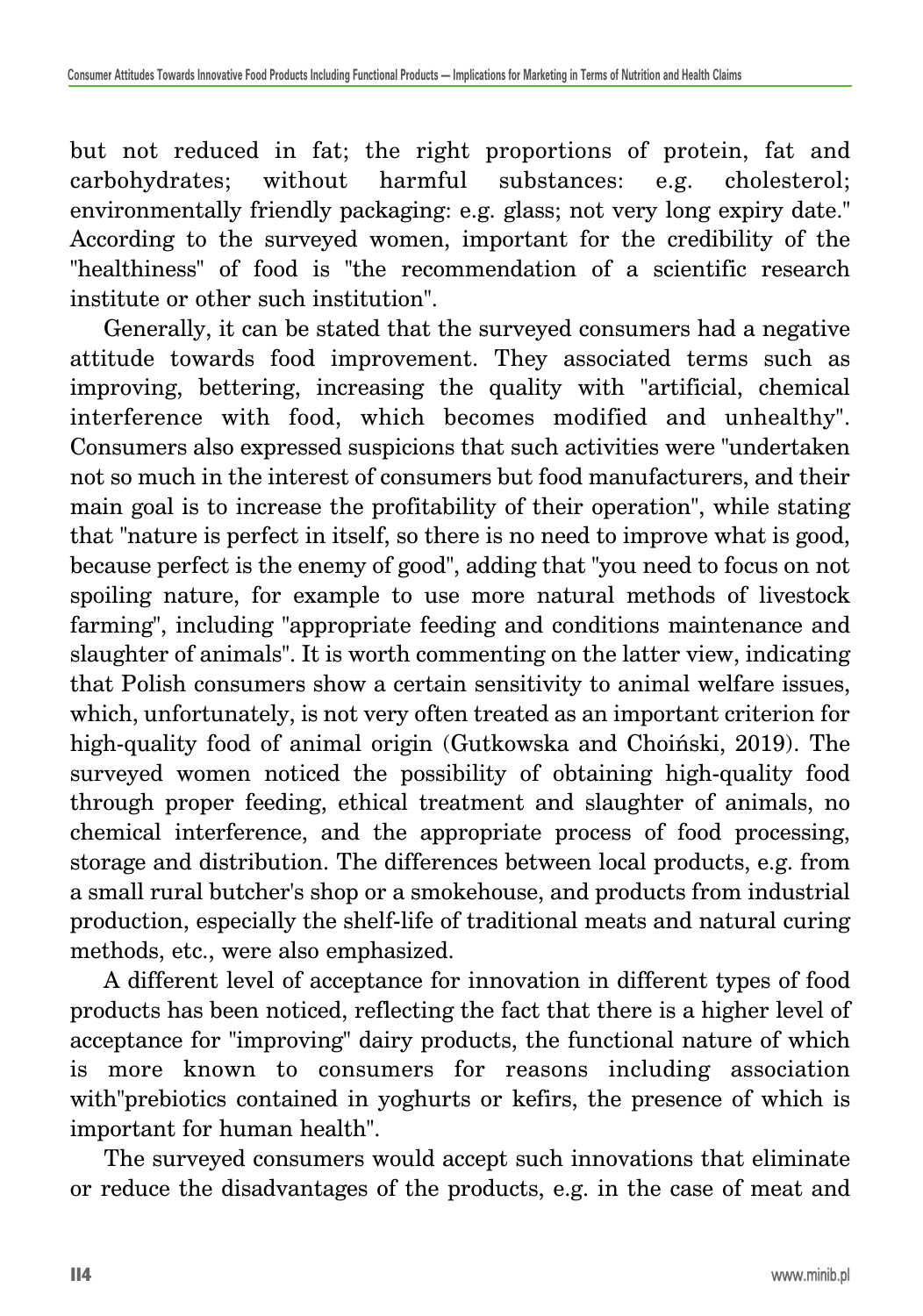meat products, "reducing fat, making the meat softer and easier to process, containing less cholesterol", and in the case of dairy products reducing its allergenic properties, and in the case of eggs, reducing the cholesterol content, which would allow "eating eggs in larger quantities".

During all sessions, projection techniques were used, on the basis of which it was possible to define the image of an innovative and traditional food consumer and to characterise the world in which they live. The subjects were asked to imagine two planets reflecting those two worlds and to characterise their inhabitants. The world of people open to new ideas, designed by the participants of the group discussion, is characterized by constant changes and orientation towards the future. According to the surveyed women, this world is "dynamic, constantly changing, futureoriented, promoting development of modern technologies and diverse". In the world of innovators, according to the respondents, there is an atmosphere of "common optimism, joy, physical and entrepreneurial activity, dynamic changes, as well as the need for achievement, prestige and tolerance". This world is inhabited by people whose participants of group discussions presented as: "curious for new experiences, explorers, experimenters, brave, self-confident, open to differences, innovative, tolerant, as well as self-satisfied". The planet of innovators, in the projection of the study participants, is inhabited in particular by young people, "teenagers, students, people under 40, and above all young at heart"; People living on the planet of innovators are mainly inhabitants of big cities, professionally active, but at the same time having free time, which they spend actively "traveling, doing sports and looking for adventures and new experiences". An important trait of the inhabitants of the planet of innovators is wealth, which allows them to make free, financially unlimited purchasing choices. The inhabitants of the planet of innovators "prefer specific categories of products, most often exclusive brands". Moreover, "they are modern and inquisitive", and their modernity also manifests itself in relation to places where they make purchases, making them most often choose "online shopping". The inhabitants of the innovative land, unlike the representatives of the world cultivating traditions, are "colorful people, smiling; full of life; future-oriented; preferring a fast life and driving fast, but at the same time in environmentally friendly cars". They are also people maintaining a healthy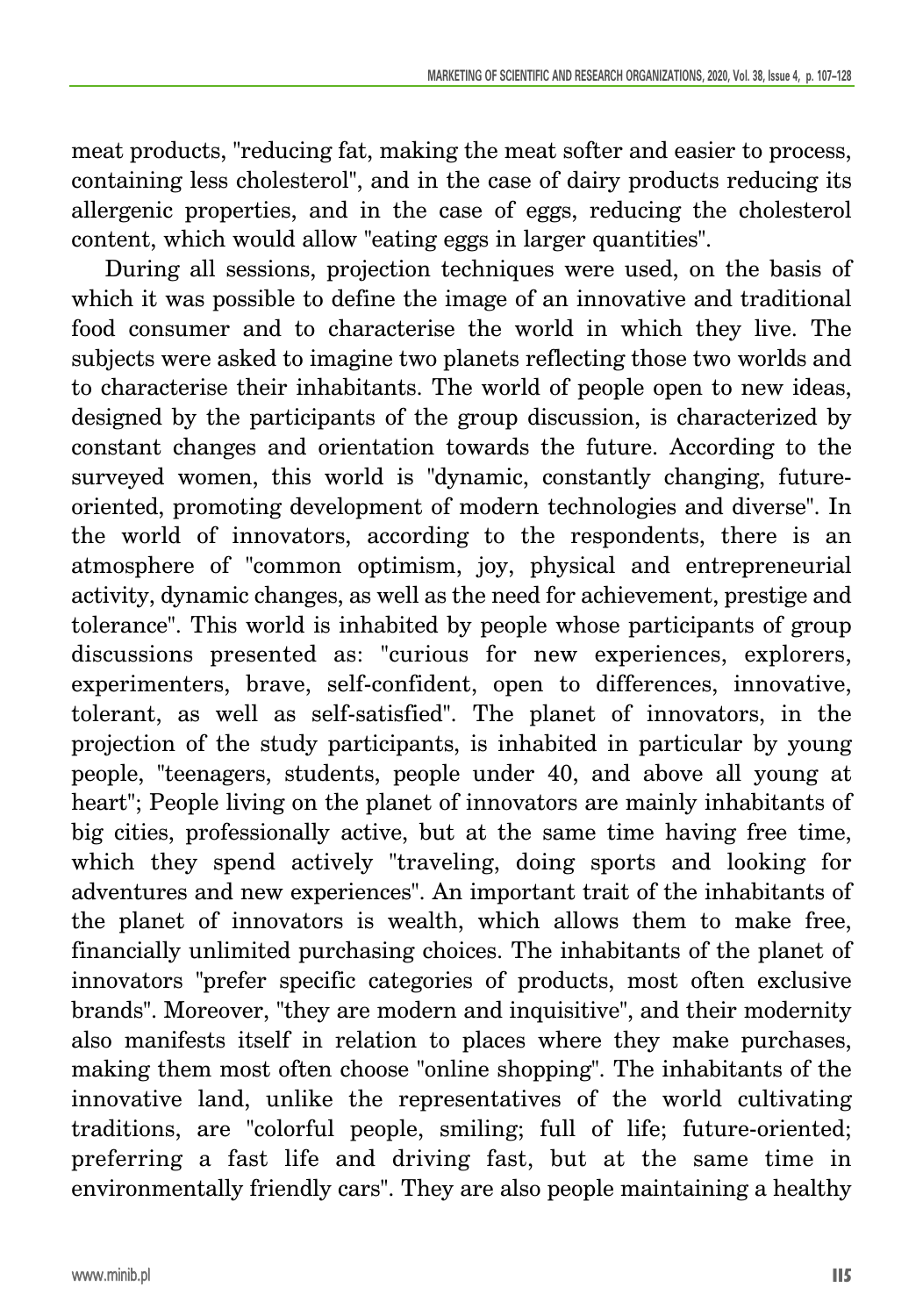lifestyle, in which physical activity and taking care of what you eat are important elements.

Such characteristics of innovators are confirmed by the previously obtained results of research on the perception of innovations and innovators by young consumers, according to which innovators are characterized by e.g. optimism, joy of life, openness, pro-development attitude" (Gutkowska and Ozimek, 2008).

The world of people attached to tradition is perceived completely differently, described by the surveyed women as: "traditionalists, conservatives, unbelievers, schematic, old-fashioned and simple people, undemanding and preferring traditional, proven cuisine, as well as thrifty". The world of people attached to tradition, unlike the world of people open to innovation, is a stable, and therefore predictable world. This predictability is primarily due to the fact that life in this world is based on the past, so tradition is the main mechanism for creating human behavior, reducing the risk of failure and also making non-habitual behavior unacceptable.

The inhabitants of the planet of traditionalists are most often the elderly, without dependent children, while the innovators are "young people with dependent children, but also those independent from anyone, single or in a relationship, also of the same sex".

Another point in the moderation scenario concerned the consumers of functional food, when some women participating in the study replied that functional food can be bought by everyone "you just need to know where". The respondents also noted that functional food is expensive and can be bought by wealthy people, stating: "I am not aware of the price, but if it is more expensive than ordinary food, it is definitely intended for wealthier people; I think that the consumer of such food can be anyone who can afford such diet", emphasizing also that functional food is bought by people suffering from some diseases: "sick people; sick people; suffering from chronic diseases". Individuals stated that functional food is bought by chefs: "Maybe chefs have better access and know how to prepare it for consumption, or they buy it to diversify their menus."

Majority of the respondents replied that they do not buy functional food, as evidenced by the following answers: "No, I do not buy it" or "I have never bought such food", arguing that they do not buy functional food because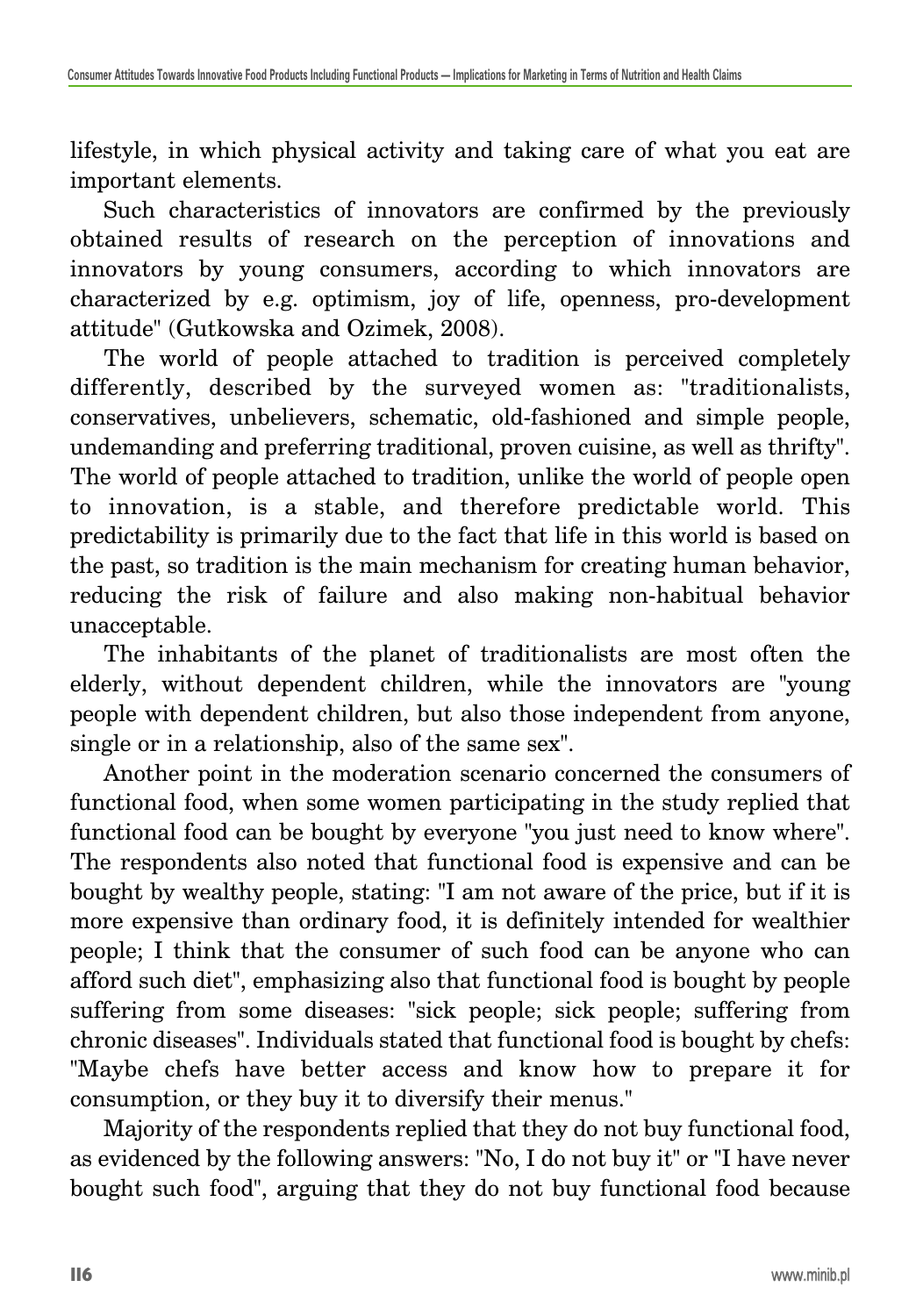they do not know that type of products and do not know where to buy them, as evidenced by the statements: "I have never bought or seen such food on the shelves; I don't even know where to buy it. I don't know shops like those". One of the respondents replied that she does not buy functional food because "it is healthy, so she does not have to", and another said that "I often buy bran and kefir", treating them as examples of functional foods.

In the final stage of the group discussion, the respondents were asked how the interest in functional food among consumers could be increased. Most of the women participating in the study noticed that functional food could be more popular as a result of advertising campaigns on television and on the Internet, as evidenced by the following responses: "Certainly advertising on TV and on the Internet; Any advertising of this food, showing its use, advantages; Advertising could help make functional foods more popular than before." Other participants of the study pointed out that this group of products should be marked on the shelves in stores and widely available, which is confirmed by the following statements: "the possibility of purchasing in popular stores or supermarkets. This is important for every customer; Popularizing them on store shelves or recipe books with such food; Maybe there were more shops with such food, also in smaller towns; If the products were marked on the shelves, they would be more popular." One person noted that more people would buy functional foods if they were cheaper. Increasing the interest in functional food can also be done by disseminating information on the essence of functional food and its importance for human health, e.g. "Brochures on the activity of functional food, its use, its positive aspects, beneficial effects on health; Exactly presenting what this food is about, showing the benefits of eating it; There should be television programs about this food and shelves in stores with such products should be organised."

Summarizing the course of in-depth group discussions aimed at identifying consumer attitudes towards innovative food, individual components of these attitudes can be defined. Beginning with the most essential element, i.e. the knowledge component, it must be stated that both the concept of innovative and functional food is not widely, or even negligibly known, especially in relation to functional food, although it is necessary to emphasize the association of food with a special healthy function both by eliminating unhealthy components, e.g. fat, salt, sugar, as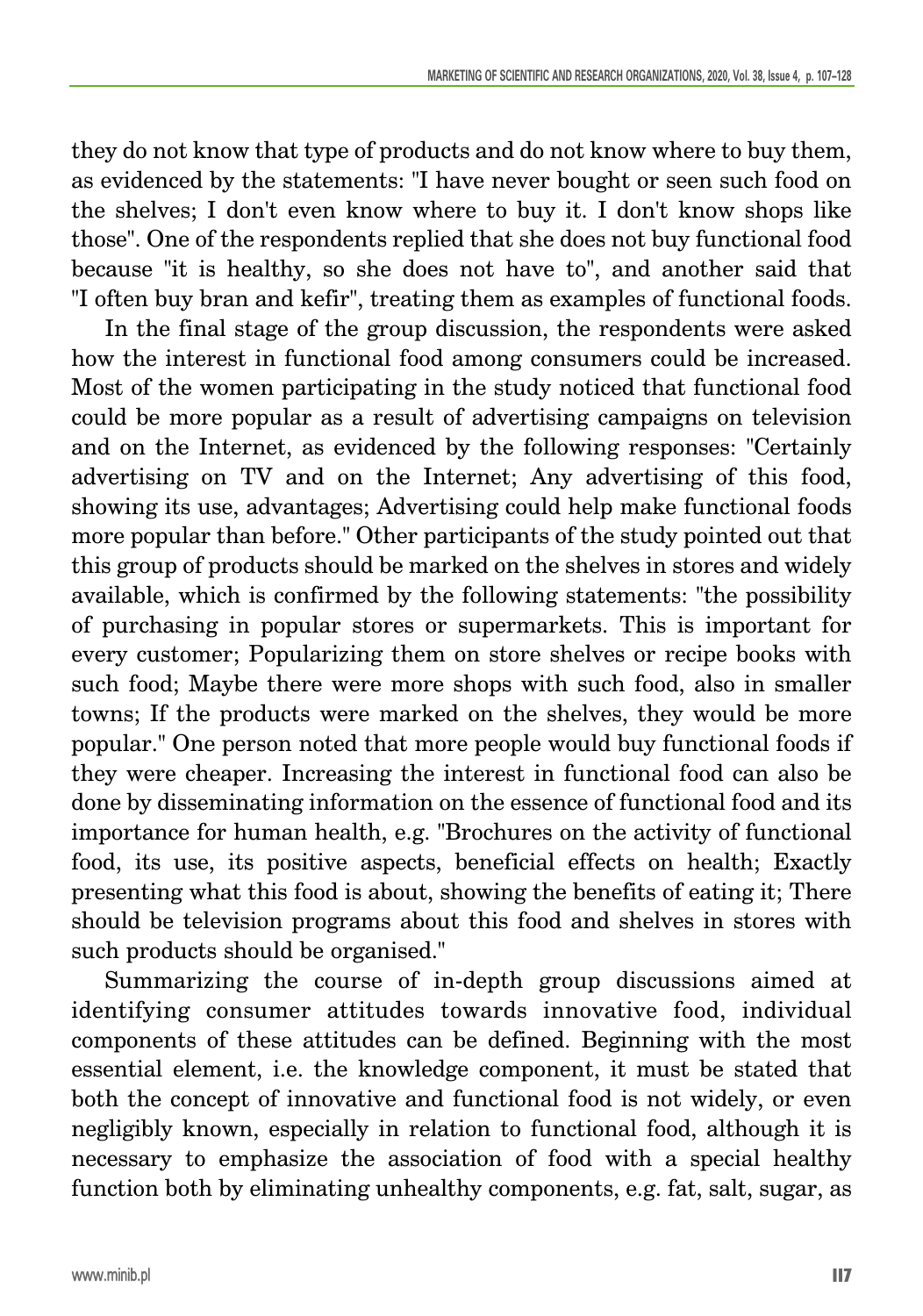well as by increasing the content of those that are responsible for the healthiness of food, e.g. vitamins or minerals. Thus, the surveyed women in their ideas about functional food were related to the Japanese conceptualization of this food category, in which it was emphasized that food can fulfill a physiological function resulting from the characteristics of the so-called functional ingredients, the relevant level of which may affect human health (Arai, 1996; 2002). The surveyed consumers represented a low level of awareness of what functional food is and what products it covers, which also explains the low level of interest in its purchase. The reason for this is, among others, its higher price and the lack of knowledge where it can be purchased, which indicates the need to promote such food, clearly mark it on store shelves, distribute it, make it available to everyone, in which the Internet and television can be helpful. At the same time, the surveyed consumers gave examples of functional products (kefir, food for allergy sufferers). This apparent paradox can be explained by the lack of awareness of a common category known as "functional food". In such a situation, the very word "innovation" and the term "functional" cause confusion, also given the foreign language origin in both cases, characteristic of scientific and technical terminology. In this context, both phrases may constitute a burden, and not a factor promoting the consumption of healthy products, the more so as it also suggests association with higher prices than in the case of analogical conventional products. It is worth emphasizing once again that both the terms "innovative food" and "functional food" were associated in a similar way among the surveyed women.

Another component of attitudes towards innovative and functional food, i.e. a psycho-emotional attitude towards this type of food, can be regarded as moderately positive, or even skeptical, which results from the belief that nature should not be improved and any interference with food is perceived as inconsistent with its naturalness, which is a feature of food products preferred by consumers. In this context, the behavioral component is a simple consequence of the lack of knowledge about the actual attributes of functional and innovative food, as well as a skeptical attitude towards this food category, recognizing that it should be addressed to consumers with certain medical conditions, for whom such food with specific functions should be intended, e.g. food for allergy sufferers. Taking into account the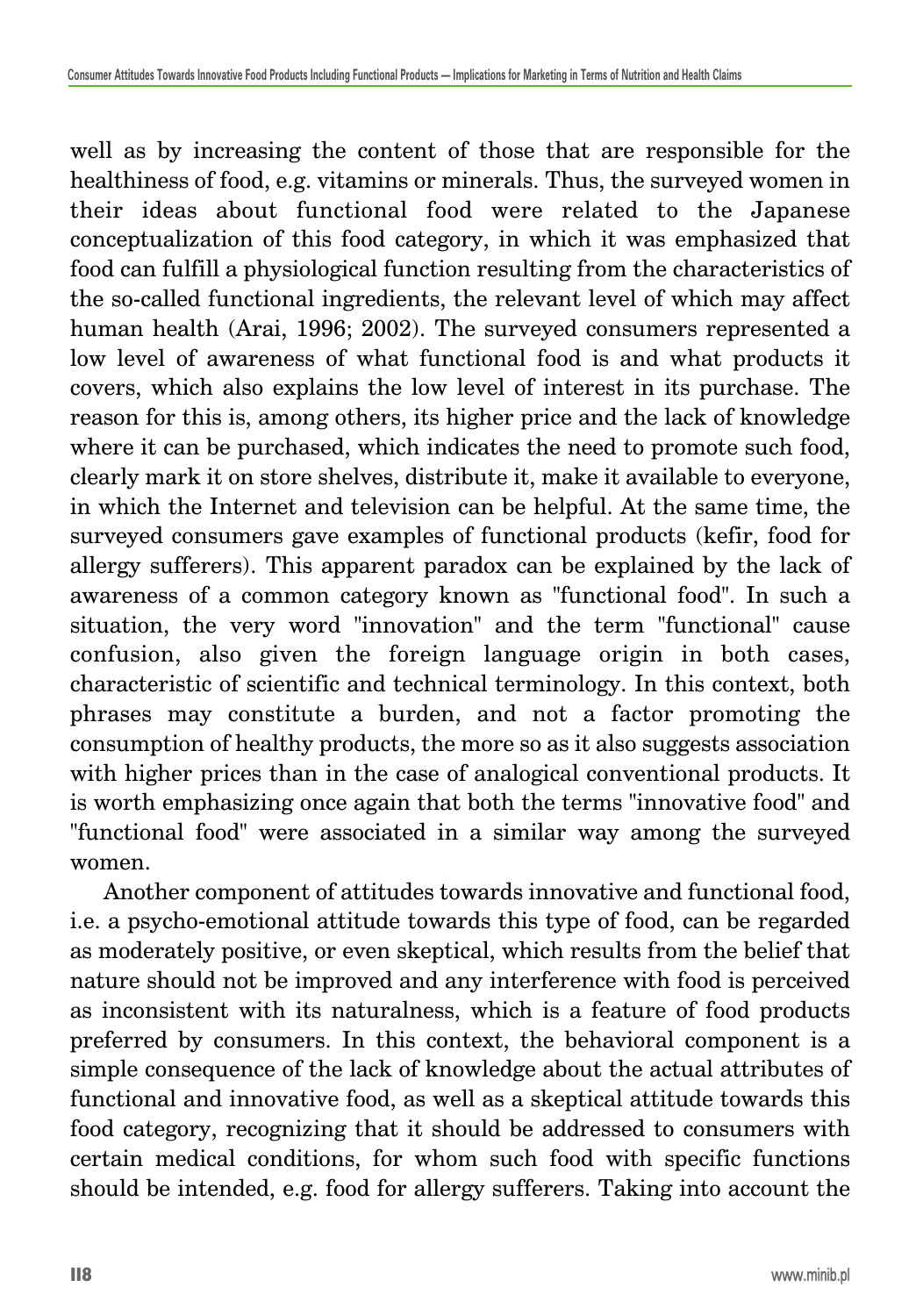fact that the group of people suffering from various diet-related diseases is consistently increasing in number, further development of the functional food market can be forecast, and the forecasts for the next few years predict its dynamic growth, up to the level of around USD 260 billion in 2024, while in 2015, the value of the global market for these products amounted to approximately USD 130 billion.

## **Implications for marketing communication of innovative and functional food with including nutrition and health claims**

In the context of mentioned empirical results, functional food as well innovative food, can be treated as a synonyms of food with special health attributes, which are, besides sensoric quality and price, one of the main determinants of purchase behaviour. Therefor in marketing communication these aspects should be especially taken into account. Health benefits of functional and innovative food are reflected in nutrition and health claim, which may be used on packaging of these kind of food products.

These insights can be useful in determining the marketing strategies of companies that manufacture or market functional products. This is due to the known view that in marketing activities an important role is assigned to the knowledge and experience of consumers with regard to products and ingredients, as well as related statements. As functional food is of particular importance as a health-enhancing food, its acceptance is likely to be higher for consumers expressing concerns about their health or their family members health. Studies have confirmed that consumers with a sick family member more easily accept functional foods (Verbeke, 2005), and also use some products from this category more often (Hepburn, 2008).

When communicating with the consumer, producers, retailers, and increasingly also HORECA entrepreneurs, refer to the specific characteristics of their products, and in relation to food, it is often attributed to its health benefits: from basic messages regarding the level of nutrients or the presence of raw materials, through statements related to a simple physiological action, and ending with declarations regarding the prevention or even treatment of certain diseases, sometimes formulated in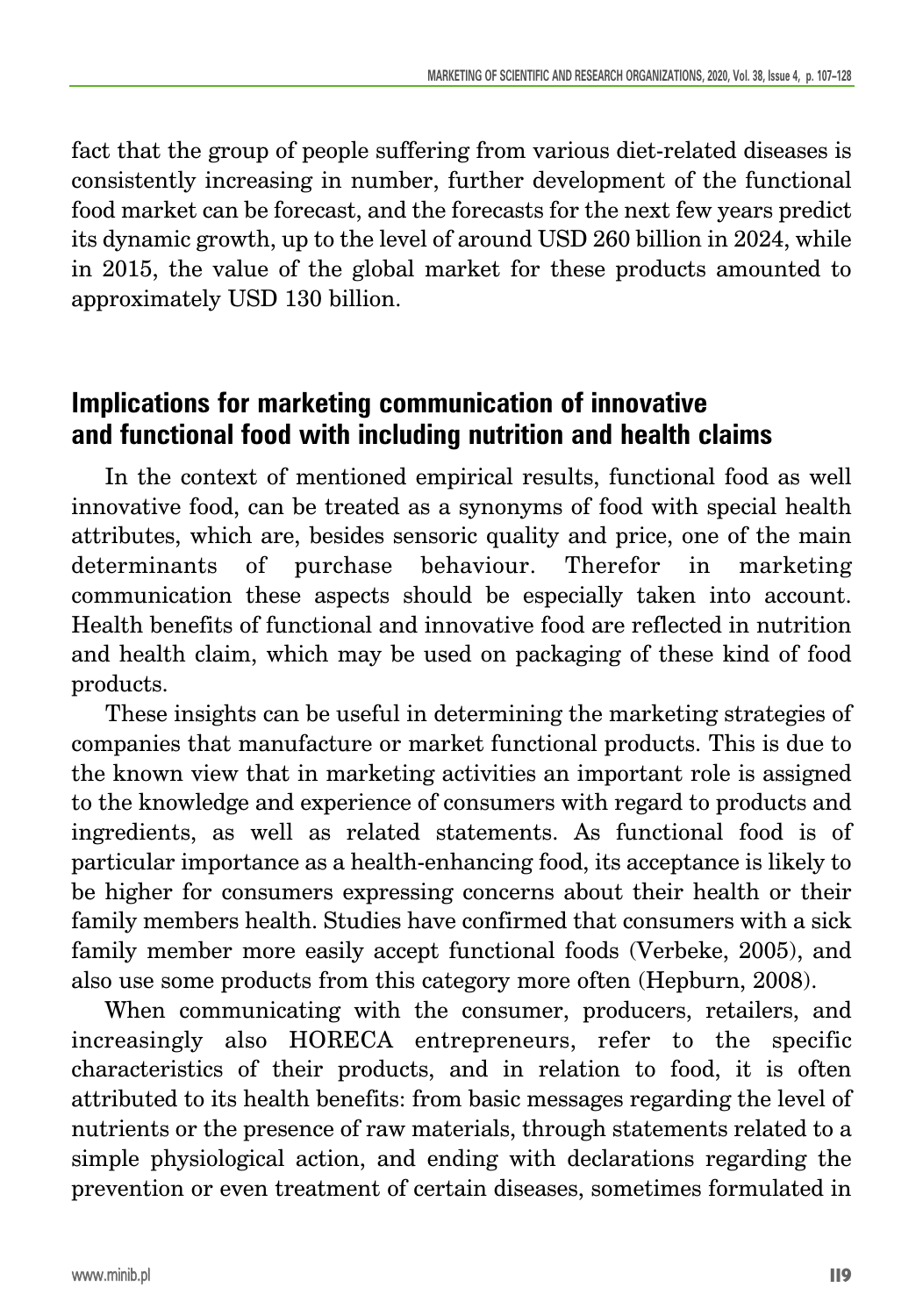a very general manner, sometimes in a manner characteristic of medical communication, i.e. reserved for medicinal drugs. In this situation, an understandable response from public institutions at the central level is the introduction of appropriate provisions in the field of ensuring the safety of the consumer and the protection of his economic interest which could suffer as a result of using false messages or messages containing an element of manipulation, in particular those referring to the properties whose a given product does not show or for those that possessed by all similar products. These are the rules that have been implemented into the food law of the European Union and consequently they are valid across the Community market, including Poland.

Taking into account the above conditions, entrepreneurs who want to achieve market success must ensure that they reach the right audience, with the right product and the promise of benefits, which will first attract consumers, and then, by fulfilling it, gain their trust. On the other hand, due to the strict requirements of legal regulations, manufacturers should pay special attention to avoiding messages that may, even indirectly, indicate that the product has specific properties that cannot be attributed to it, which could lead to an unfavorable purchasing decision. The implementation of regulations in this area is the obligation of entrepreneurs and the subject of the activities of official food control bodies, and non-compliance may lead to severe legal and image-related consequences, usually with a direct impact on the financial result.

In the case of products from the functional food category, the recipe of which is most often a modification of a conventional product, a specific health function arises precisely as a result of this modification. The declared benefit is a response to the health need of a specific group of consumers and may have the form of a nutrition or health claim. The conditions of use of a given claim include criteria that must be met by the product formulation and its label, in particular as regards the wording of the specific nutrition or health claim and additional information that may provide for the fulfillment of the declared function.

Many studies on the awareness and acceptance of functional food indicate that it is not unconditional, but is determined by many factors, especially the health problems experienced by a person or their or their closed relatives, experience with functional products, with active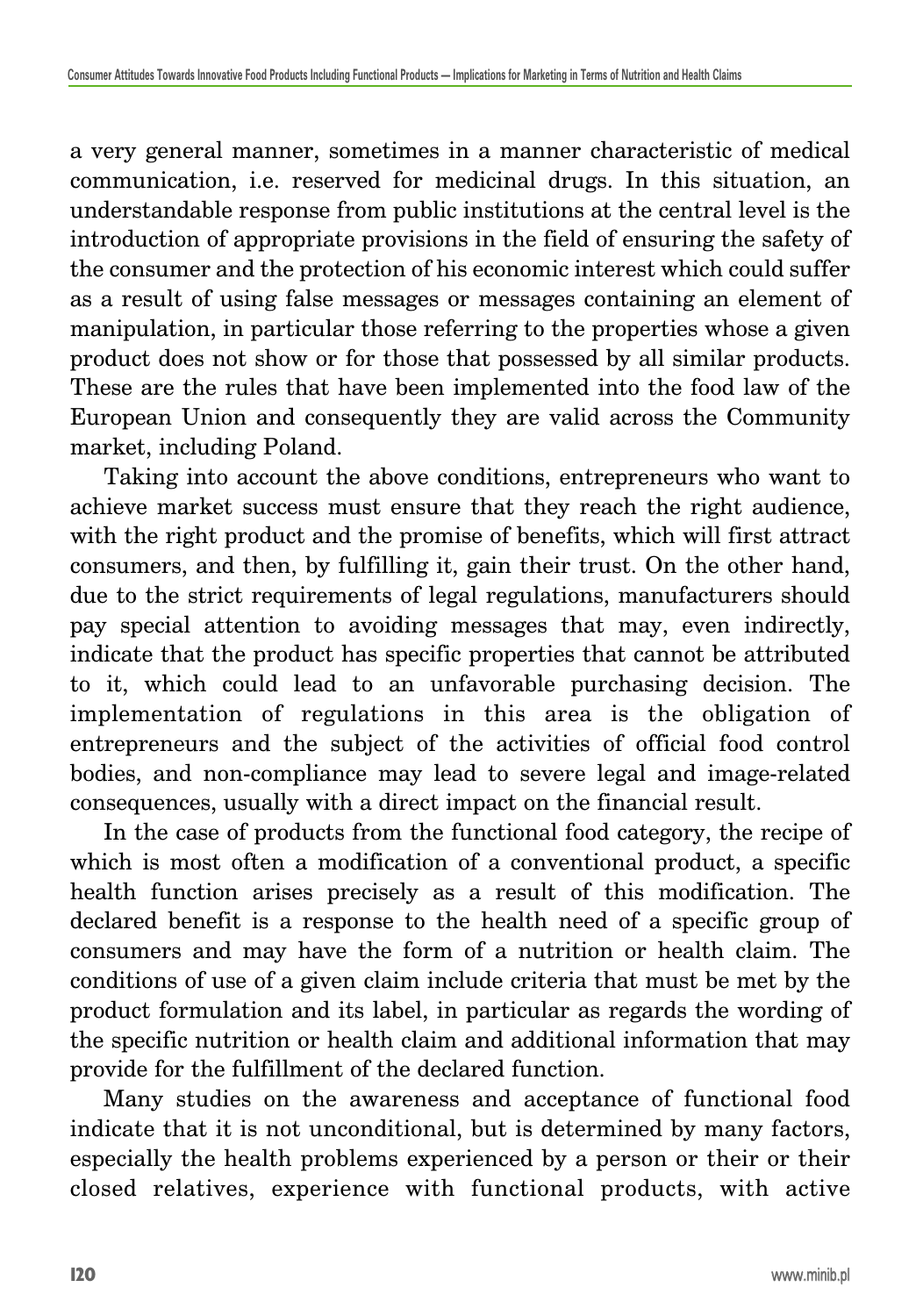ingredients, and the way of communicating the health effect of those products (Annunziata and Vecchio, 2011; Siro et al., 2008; Verbeke, 2005).

Some studies indicate gender differences in consumer behavior towards functional foods, i.e. they emphasize the greater involvement of women in controlling body weight and their greater concern for healthy eating (Bogue and Ryan, 2000; Poulsen, 1999). It has also been shown that women are more knowledgeable about functional foods, which is why they declare their willingness to eat it. Thus, women constitute a larger group of functional food consumers both in the US and in Europe (De Jong et al., 2003).

With regard to the marketing communication of functional food, one of the main attributes of which is the health-promoting factor, it is worth referring to the notion of nutritional and health claims, the role of which in making purchasing decisions is to provide information necessary to make an informed choice (Leathwood et al., 2007; Williams and Ghosh, 2007).

Most studies support the idea that the perceived healthiness of the product has increased following the addition of a health claim, but the impact is small or at most moderate (Lyly et al., 2007; Saba et al., 2010; van Trijp and van der Lans, 2007).

From a technical and legal point of view, there are clear differences in health claims compared to nutrition claims, as the latter do not describe the link between nutrients and health function. At the same time, for consumers, this distinction may be unclear or irrelevant, as both types of claims are based on nutritional factors and share a common network of associations (Lawson, 2002).

Health claims can contain a varying amount of information, sometimes in rather complex form. The preference for long and comprehensive information was associated with a positive attitude towards products with health claims and a trust in authorities and scientists, which is essentially related to nationality. This approach turned out to be characteristic of the Scandinavian countries (Grunert et al., 2009), while consumers in Ireland preferred shorter statements related to the content of a specific nutrient or to health benefits (Lynam et al., 2011).

Health claims can also be categorized into positive effects (benefits) and those that relate to reducing disease risk. A study of consumers in the Netherlands showed that, in the area the cardiovascular health, a risk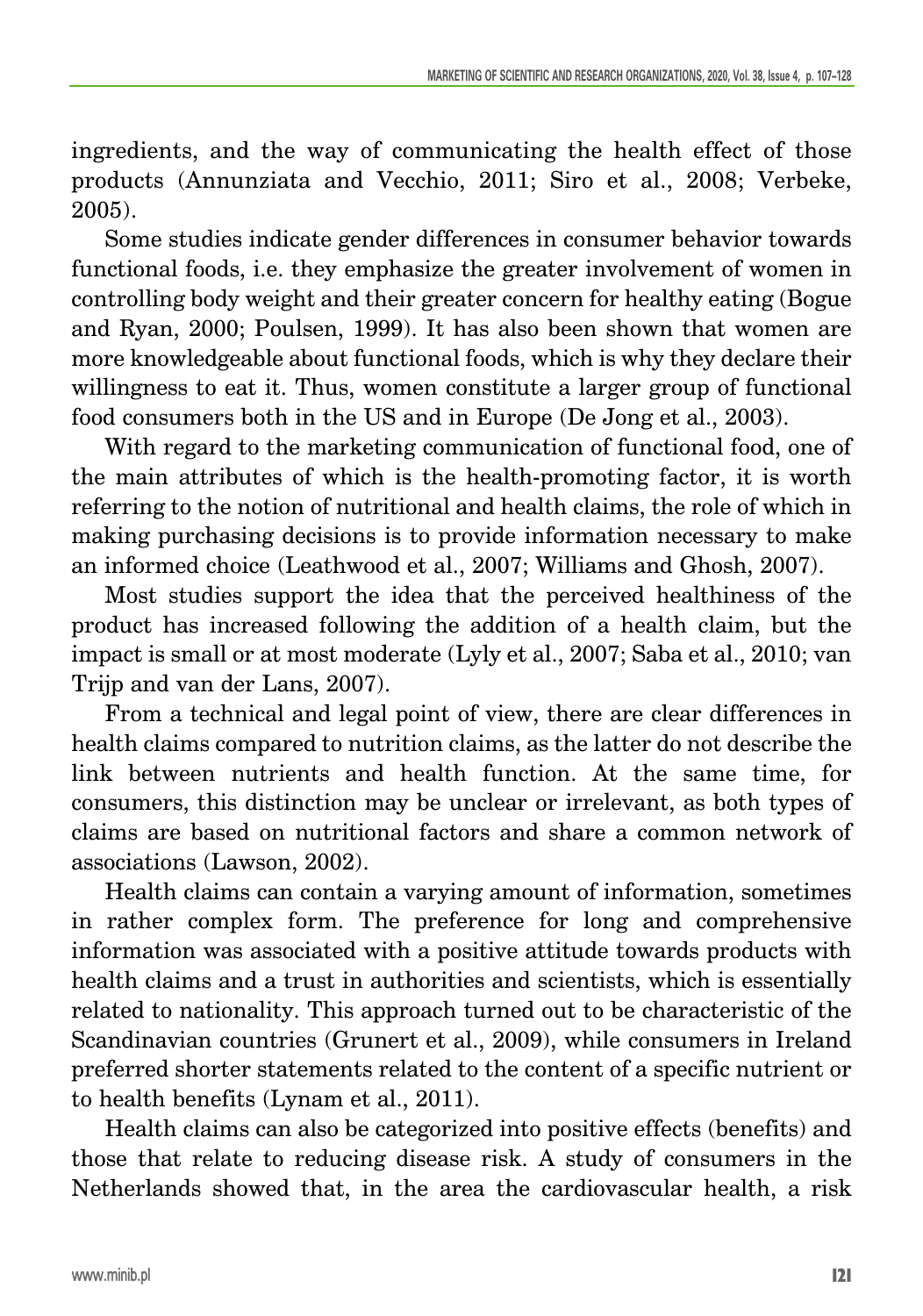reduction claim was preferred, while concerning the fatigue consumers prefer a simple benefit claim. In general, the messages in the statements can be divided into those that appeal to incentives to gain and those that appeal to reasons to avoid a negative effect. According to the perspect theory (Kahneman and Tversky, 1979), people are more sensitive to possible losses than to potential benefits. Based on this principle, health claims based on negative statements should be seen as more convincing. Consumers take the promise of health benefits to be more credible on products for which a benefit has previously been claimed using health claims (Lähteenmäki et al., 2010). This is not the case for adding new claims on products deemed beneficial in nature. Consumers may then question the concept of increasing the healthiness of products already recognized as beneficial to health (Lampila et al. 2009), in line with the belief that "perfect is the enemy of good".

The power of the megatrend of naturalness gives an advantage to products that are healthy due to their natural nutritional value. Consumers are less likely go for added active ingredients and the properties obtained from manufacturing process. They are also often better at accepting products with ingredients of negative perception removed than products fortified with valuable substances. This prejudgment can be overcome by adding natural active substances and processing processes similar to traditional, and by increasing the level of knowledge of target groups, explaining the added value of using innovative methods. The relationships found in our own research have also proved that consumers are more likely to accept messages related to the properties of ingredients naturally occurring in products, or constituting part of a traditional recipe, than those added to food.

Building communication should be part of the entire innovation process. In the case of functional food products, the recipe, which is most often a modification of a conventional base product, a specific health function arises precisely as a result of this modification. The declared benefit is a response to the health need of a specific group of consumers. Work on the appropriate message, which is an element of marketing, should precede the development of the recipe and set its framework, because the composition and even the type of the product are secondary to the expectations of the target group, which, in turn, is in the area of consumer research. At the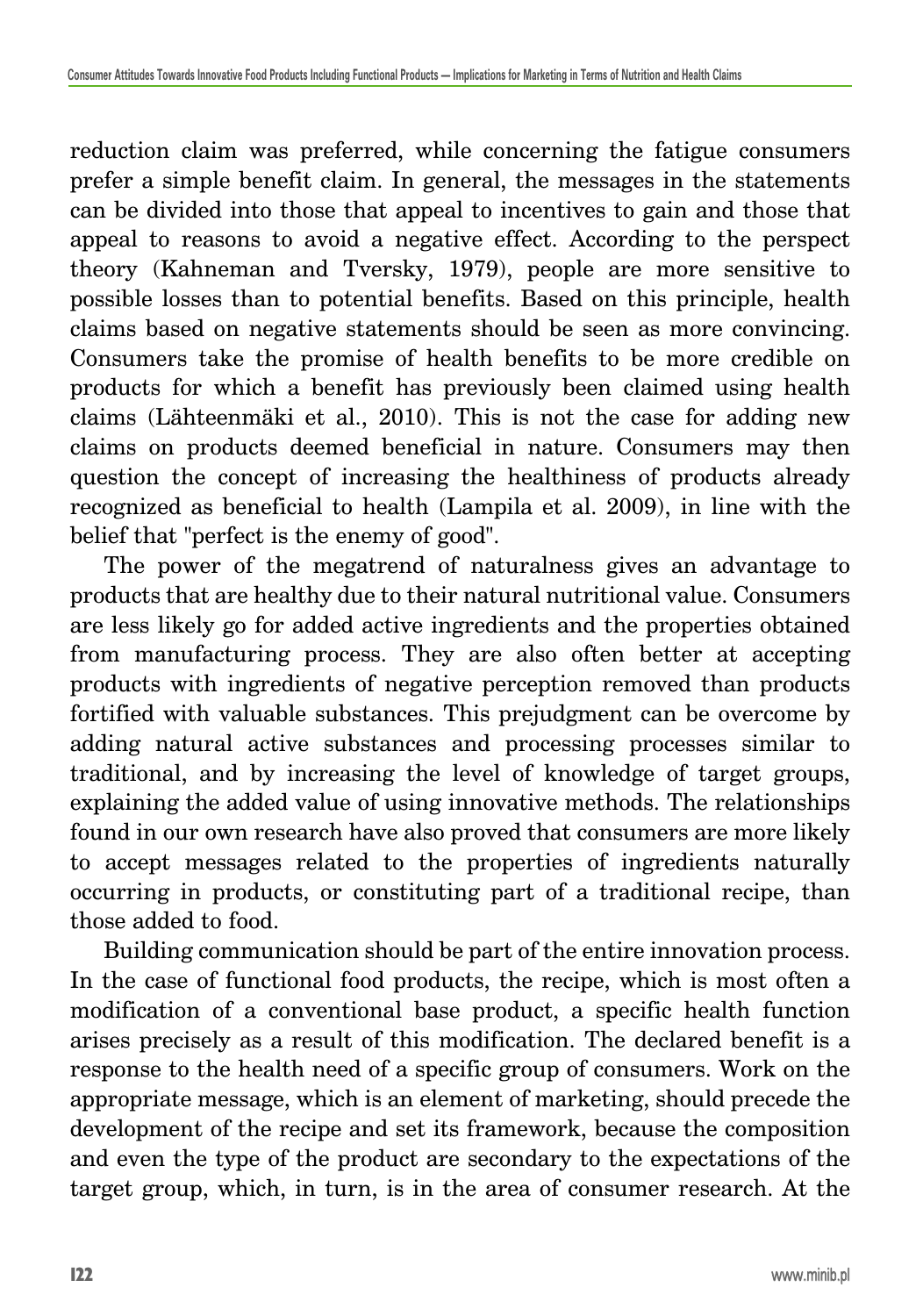same time, these activities must also be accompanied by the adaptation of the communication to legal requirements. The conditions of use of a given claim include criteria that must be met by the product formulation and its label, mainly with regard to the wording of the specific nutrition or health claim and additional information that may provide for the fulfillment of the claimed function.

Nutrition and health claims must comply with the general and specific rules and requirements regulated by Regulation (EC) No 1924/2006 of the European Parliament and of the Council of 20 December 2006 on nutrition and health claims made on foods, and in the case of health claims other than claims relating to disease risk reduction, the conditions of their use are subject to the provisions setting out the lists of authorised claims contained in Commission Regulation (EU) No 432/2012 of 16 May 2012 establishing a list of permitted health claims for foods, other than those relating to the reduction of disease risk and children's development and health and the regulations that amend them.

The need to ensure compliance with the provisions of food law, and in particular with the regulations on nutrition and health claims, is a huge challenge for entrepreneurs and their support facilities, both on the R&D side and in the area of marketing. For smaller entrepreneurs, the sheer complexity of regulations is an obstacle. Larger companies struggle with complicated procedures for approving new statements. This area is strictly regulated in the EU law. Entrepreneurs are allowed to use only the claims included in the list in accordance with the accompanying conditions and other criteria set out in the framework and specific provisions. Communication using medical terms and referring to the treatment or prevention of diseases is not allowed, because it is reserved for medicinal drugs. The development of the drug and dietary supplements segments confirms that consumers are susceptible to messages formulated by pharmaceutical companies, while at the same time distrusting such statements in relation to food.

So how should the activities in the area of communicating the health benefits of food look like in order to obtain consumer acceptance? In addition to the precise selection of the target group, it is necessary to develop a message that will convince consumers that the functionality, i.e. the difference between a modified product with a health benefit and a base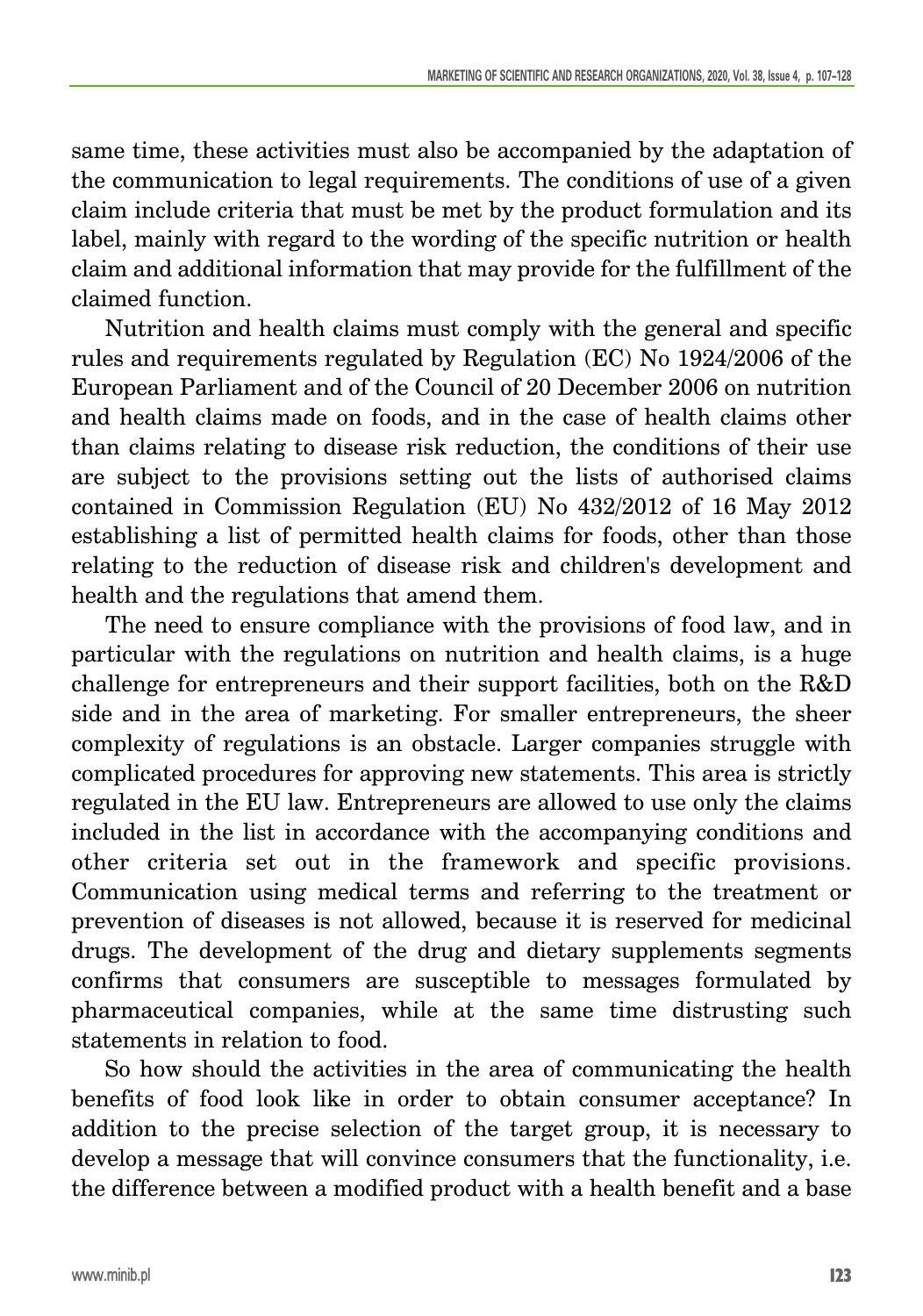product, has been achieved without violating certain limits of naturalness, which may mean the use of "artificial" ingredients, e.g. certain food additives, or the processing process too far from the ideas of traditional processing. However, these actions will still be ineffective if the carrier itself is considered by consumers to be of low health benefit or inviolable due to the tradition or commonness of consumption. The product development process must be accompanied by an assessment of the compliance of the concept, recipe and finally label and advertising with the relevant provisions of food law. In practice, the development of new healthy products should be handed over to a multifunctional team composed of experts from commercial and technical departments, and the compliance check itself should be performed at the stages of creating the product concept itself, developing a recipe and working on the label and other forms of communication.

In the context of the growing trend of paying special attention to health in the decision-making process regarding food purchases and the growing awareness of the dependence of health status on consumed food, based on the conducted qualitative research, it should be concluded that consumers of innovative and functional food most often associate that food with health related attributes, which prompts the conclusion that the marketing communication of functional products should primarily take into account the health related nature of this product category.

# **Summary**

The conducted qualitative research aimed at identifying the attitudes of consumers towards innovative and functional food allows to state the relative identity of both types of food in the perception of the surveyed consumers, which is also confirmed by literature reports that indicate that the functional character of conventional food is obtained by adding certain ingredients with proven character. pro-health, or depriving food of ingredients that adversely affect the human body, i.e. by modifying the base product, resulting in a new product. The research has also proved that the phenomenon of food neophobia, which is still dominant among consumers, is constituted by insufficient knowledge on this subject and the accompanying skepticism as well as a lack of interest in purchasing this type of food. These observations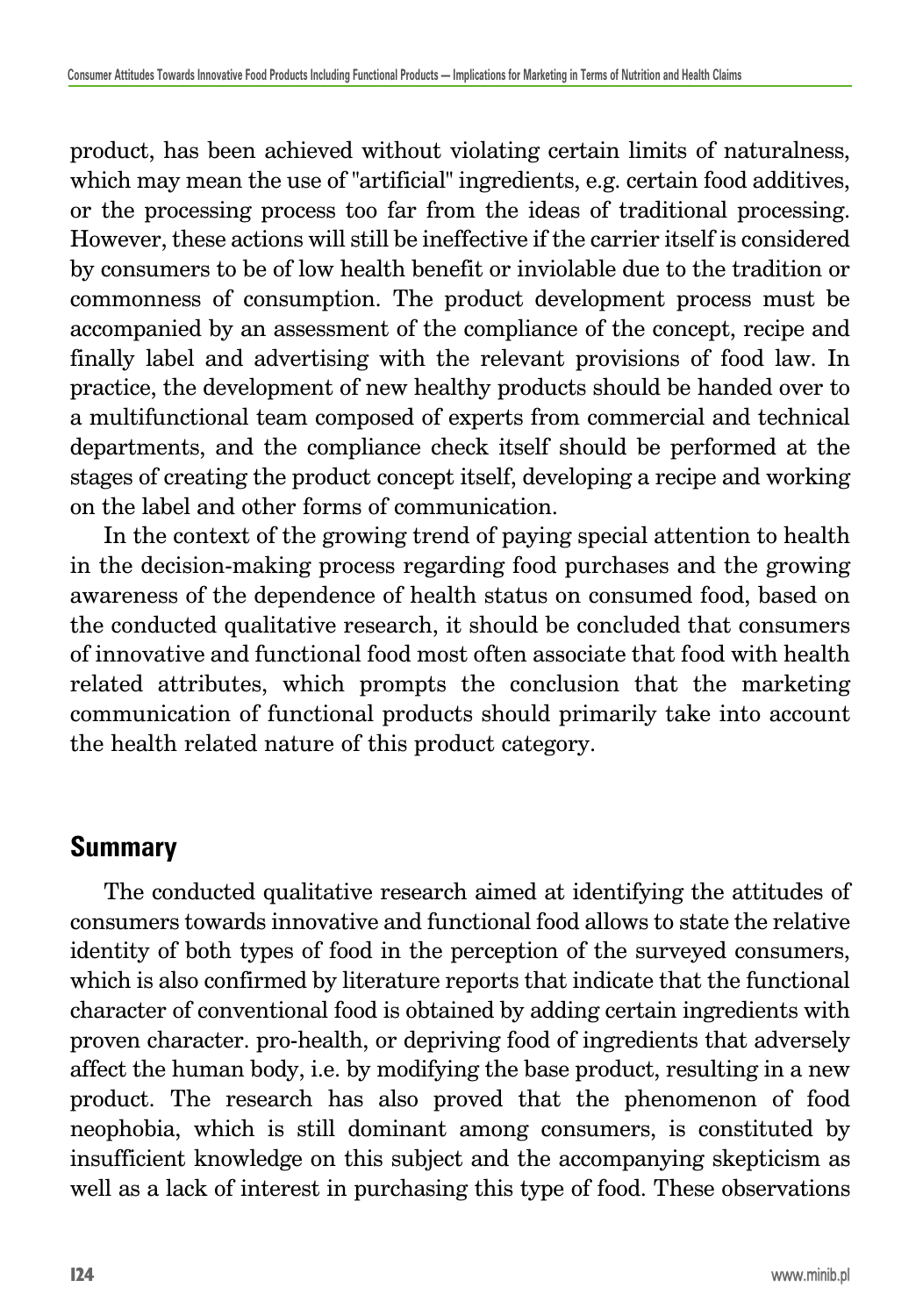are also based on the opinion of the participants of in-depth group discussions about the insufficient visibility of this product category in retail, as well as its limited availability. The health related nature of functional food was more often present in the statements of women directly affected by the problems of diet-related diseases, which is confirmed by the results of the studies by Verbeke (2005) and Hepburn (2008).

The research clearly showed that the participants of in-depth group discussions perceived both innovative and functional food products in the context of their health related nature, which justifies the conclusion that in the field of marketing communication, attention should be focused on nutritional and health claims, which when made on individual product labels should have undergone a thorough analysis of legal requirements. It is also worth noticing that consumers accept the fact of removing certain ingredients/nutrients from food, rather than adding some, as well as consider the recommendations resulting from the perspective theory by Kahneman and Tversky (1979), indicating that people are more sensitive to likely losses than possible gains.

On the basis of opinions formulated by participants, it was also proved that innovativeness understood as the degree to which a person accepts new products relatively earlier than the average of members of a given community (Goldsmith and Hofacker 1991) or as a tendency to buy specific new products immediately after they appear on the market, earlier than other representatives of this segment (Cotte and Wood, 2004 ; Roehrich, 2004) is perceived as a component of human personality occurring together with such features as openness, tolerance, optimism, life satisfaction, while people with low tendency to accept innovation are usually pessimistic about the world, tied to tradition or thrifty.

### **Endnotes**

<sup>1</sup> Survey from July 2014 conducted by TNS Polska for Carrefour Poland in the 5 biggest cities in Poland.

<sup>2</sup> To compare Gutkowska (2007).

<sup>3</sup> TNS Global commissioned by Carrefour Polska.

 $4$  The project "BIOŻYWNOŚĆ — innovative, functional products of animal origin" co-financed by the EU from the European Regional Development Fund under the Innovative Economy Operational Program. Contract number POIG.01.01.02-14-090/09-06 implemented in a scientific and industrial consortium, in which SGGW was one of the main contractors.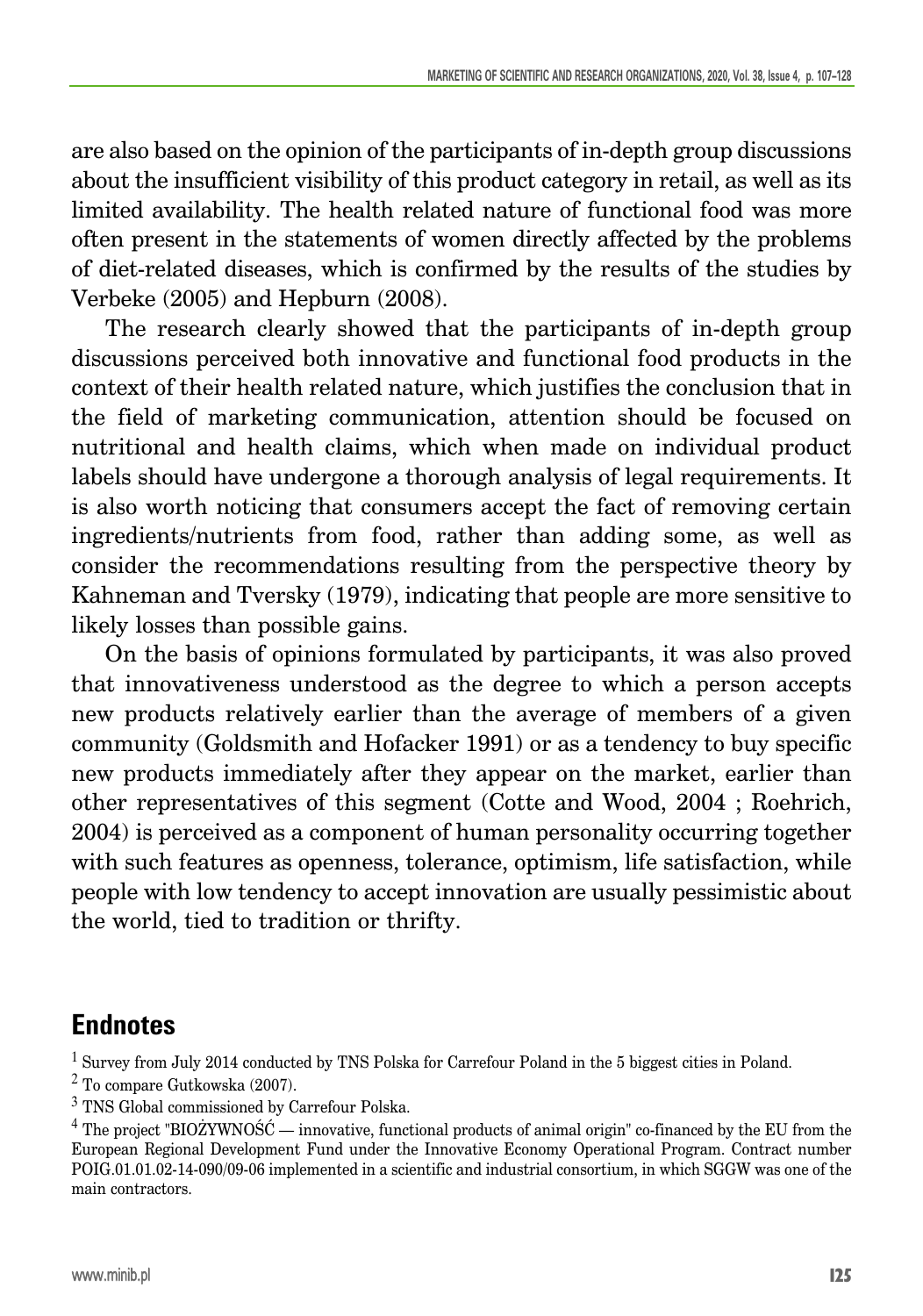# **References**

- 1. Annunziata, A. & Vecchio, R. (2013). Consumer perception of functional foods: A conjoint analysis with probiotics. *Food Quality and Preference*, *28*(1), 348–355.
- 2. Arai, S. (1996). Studies on functional foods in Japan. *Bioscience, Biotechnology, and Biochemistry*, *60*(1), 9–15.
- 3. Arai, S. (2002). Global view on functional foods: Asian perspectives. *British Journal of Nutrition*, *88*(Suppl. 2), 139–143.
- 4. Bogue, J. & Ryan, M. (2000). *Market-oriented new product development: Functional foods and the Irish consumer*. Agribusiness Discussion Paper, 27. Cork: Department of Food Economics, National University of Ireland.
- 5. Choiński, W. (2018). *Wpływ kampanii informacyjnych na znajomość systemów jakości żywności na przykładzie PQS*. Praca doktorska SGGW.
- 6. Cotte, J. & Wood, S. L. (2004). Families and Innovative Consumer Behavior: A Triadic Analysis at Sibling and Parental Influence. *Journal of Consumer Research*, *31*, 78–86.
- 7. Czapiński, J & Panek, T. (2015). *Diagnoza Społeczna 2015. Warunki i Jakość Życia Polaków*. Rada Monitoringu Społecznego.
- 8. De Jong, N., Ocké, M. C., Branderhorst, H. A. C., & Friele, R. (2003). Demographic and lifestyle characteristics of functional food consumers and dietary supplement users. *British Journal of Nutrition*, *89*(2), 273–281.
- 9. Drywień, M. (2019). Rola edukacji żywieniowej w obalaniu mitów w żywieniu człowieka. In: K. Gutkowska & J. W. Adamowski (Eds), *Edukacja żywieniowa w teorii i praktyce* (pp. 81–88). Warszawa: Wydawnictwo SGGW.
- 10. Gatignon, H. & Robertson, T. S. (1985). A propositional inventory for new diffusion research. *Journal of Consumer Research*, *11*(4), 849–867.
- 11. Goldsmith, R. E. & Hofacker, C.F. (1991). Measuring consumer innovativeness. *Journal of the Academy of Marketing Sciences*, *19*(3), 209–221.
- 12. Grunert, K. G., Lähteenmäki, L., Boztug, Y., Martinsdottir, E., Ueland, O., Aström, A., & Lampila, P. (2009). Perception of health claims among Nordic consumers. *Journal of Consumer Policy*, *32*, 269–287.
- 13. Gutkowska, K. (2007). Zachowania konsumentów w kontekście teorii konfliktu niewspółmiernych skal wartości. In: Z. Kędzior Z. (Ed.), *Konsument, Gospodarstwo Domowe, Rynek*. Katowice: Akademia Ekonomiczna w Katowicach, Centrum Badań i Ekspertyz.
- 14. Gutkowska, K. & Kwieciński, P. (2016). Wartości związane z żywnością i żywieniem młodych Polaków. *Handel Wewnętrzny*, *6*(365), 78–92.
- 15. Gutkowska, K. & Ozimek, I. (2005). *Wybrane aspekty zachowań konsumentów na rynku żywności – kryteria zróżnicowania*. Warszawa: Wydawnictwo SGGW.
- 16. Gutkowska, K. & Ozimek, I. (2008). *Zachowania młodych konsumentów na rynku żywności*. Warszawa: Wydawnictwo SGGW.
- 17. Kahneman, D. & Tversky, A. (1979). Prospect theory: An analysis of decision making under risk. *Econometrica*, *47*, 263–291.
- 18. Kozirok, W., Marciszewicz, E., & Babicz-Zielińska, E. (2016). Postawy i zachowania kobiet wobec żywności prozdrowotnej. *Studia i Prace WNEiZ US*, *43*(3), 199–208.
- 19. Kowalczuk, I. (2011). *Innowacyjna żywność w opinii konsumentów i producentów*. Warszawa: Wydawnictwo SGGW.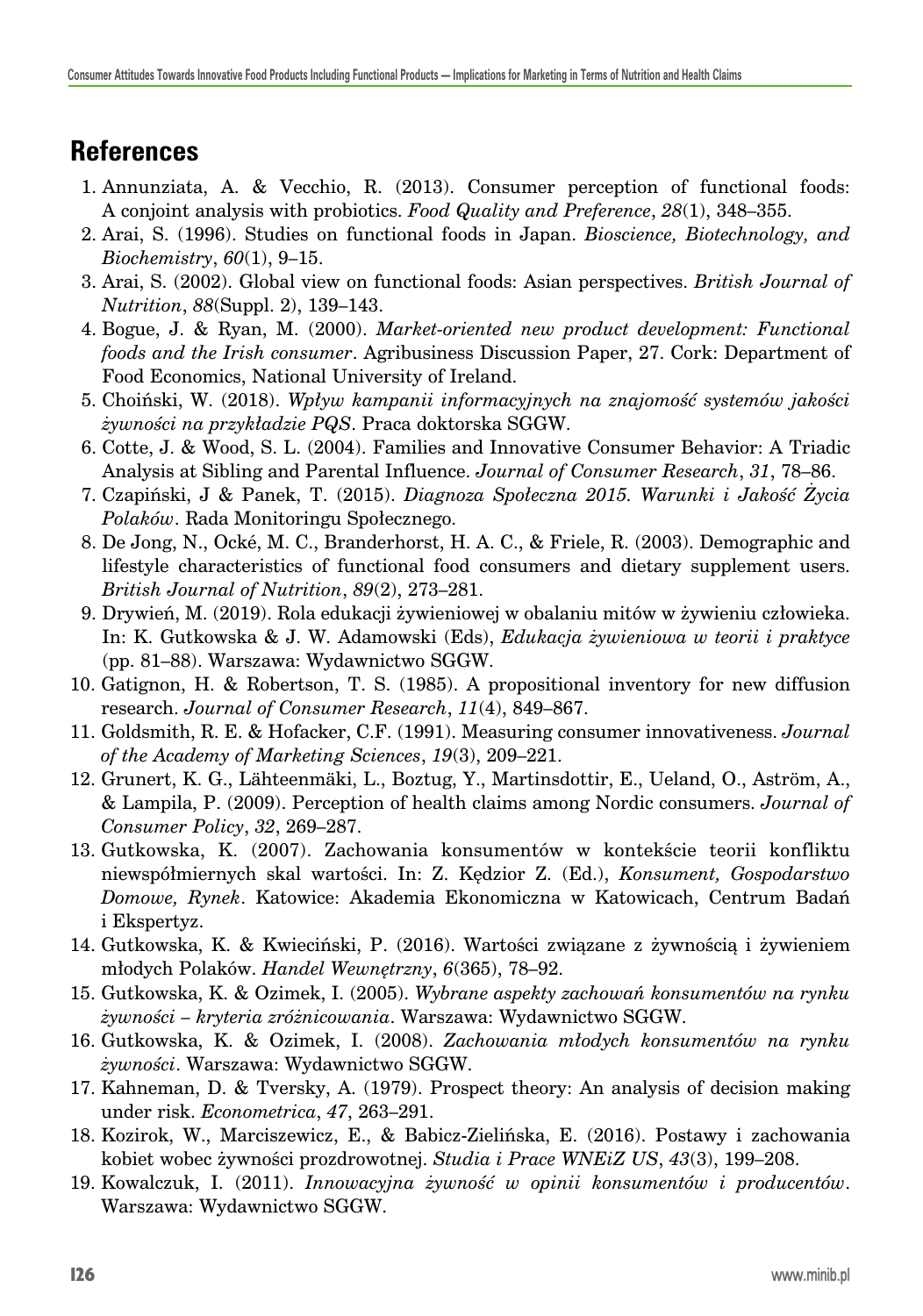- 20. Kowalczuk, I., Gutkowska, K., Sajdakowska, M., Żakowska-Biemans, S., Kozłowska, A., & Olewnik-Mikołajewska, A. (2013). Innowacyjny konsument żywności pochodzenia zwierzęcego. *Żywność: Nauka. Technologia. Jakość*, *5*(90), 177–194.
- 21. Lähteenmäki, L., Lampila, P., Grunert, K., Boztug, Y., Ueland, O., Aström, A. & Martinsdóttir, E. (2010). Impact of health-related claims on the perception of other product attributes. *Food Policy*. *35*(3), 230–239.
- 22. Lampila, P., van Lieshout, M., Gremmen B., & Lähteenmäki, L., (2009). Consumer attitudes towards enhanced flavonoid content in fruit. *Food Research International*, *42*(1), 122–129.
- 23. Lawson, R. (2002). Consumer Knowledge Structures: Background Issues and Introduction. *Psychology & Marketing*, *19*(6), 447–455.
- 24. Leathwood, P. D., Richardson, D. P., Sträter, P., Todd, P. M., & van Trijp H. C. (2007). Consumer understanding of nutrition and health claims: Sources of evidence. *British Journal of Nutrition*, *98*(3), 474–484.
- 25. Lyly, M., Roininen, K., Honkapää, K., Poutanen, K., & Lähteenmäki, L. (2007). Factors influencing consumers' willingness to use beverages and ready-to-eat frozen soups containing oat b-glucan in Finland, France and Sweden. *Food Quality and Preference*, *18*(2), 242–255.
- 26. Lynam, A. M., McKevitt, A., & Gibney, M. J. (2011). Irish consumers' use and perception of nutrition and health claims. *Public Health Nutrition*, *14*(12), 2213–2219.
- 27. Martirosyan, D. M. & Singh, J. (2015). A new definition of functional food by FFC: What makes a new definition unique? *Functional Foods in Health and Disease*, *5*(6), 209–223.
- 28. Mazurek-Łopacińska, K. (2003). *Zachowania nabywców i ich konsekwencje marketingowe*. Warszawa: Polskie Wydawnictwo Ekonomiczne.
- 29. Nowak, S. (1973). Pojęcie postawy w teoriach i stosowanych badaniach społecznych. In: S. Nowak (Ed.), *Teorie postaw*. Warszawa: Wydawnictwo Naukowe PWN.
- 30. Olejniczuk-Merta, A. (Ed.) (2016). *Konsumpcja w innowacyjnej gospodarce*. Warszawa: Polskie Wydawnictwo Ekonomiczne.
- 31. Olejniczak, T. (2018). Senior wobec innowacji produktowych wybrane aspekty. *Handel Wewnętrzny*, *3*(374), 322–333.
- 32. Pachołek, B. (2019). *Produkty uboczne przetwórstwa owoców w projektowaniu żywności*. Poznań: Wydawnictwo Uniwersytetu Ekonomicznego w Poznaniu.
- 33. Poulsen, J. B. (1999). Danish consumers' attitudes towards functional foods. *Working Paper*, *62*. Arhus, Denmark: MAPP.
- 34. Roberfroid, M. B. (2000). Defining functional foods. *Functional foods*, (9), 9–27.
- 35. Roehrich, G. (2004). Consumer Innovativeness: Concepts and measurements. *Journal of Business Research*, *57*, 671–677.
- 36. Rogers, E. M. (1995). *Diffusion of innovations*. The Free Press.
- 37. Saba, A., Vassallo, M., Shepherd, R., Lampila, P., Arvola, A., Dean, M., Winkelmann, M., Claupein, E, & Lähteenmäki, L. (2010). Country-wise differences in perception of healthrelated messages in cerealbased food products. *Food Quality and Preference*, *21*, 385–393.
- 38. Schumpeter, J. A.(1960). *Teoria rozwoju gospodarczego*. PWN.
- 39. Siro, I. et al (2008). Functional food. Product development, marketing and consumer acceptance: A review. *Appetite*, *51*, 456–467.
- 40. Tekień, A., Gutkowska, K., Żakowska-Biemans, S., Jóźwik A., & Krotki M. (2018). Using